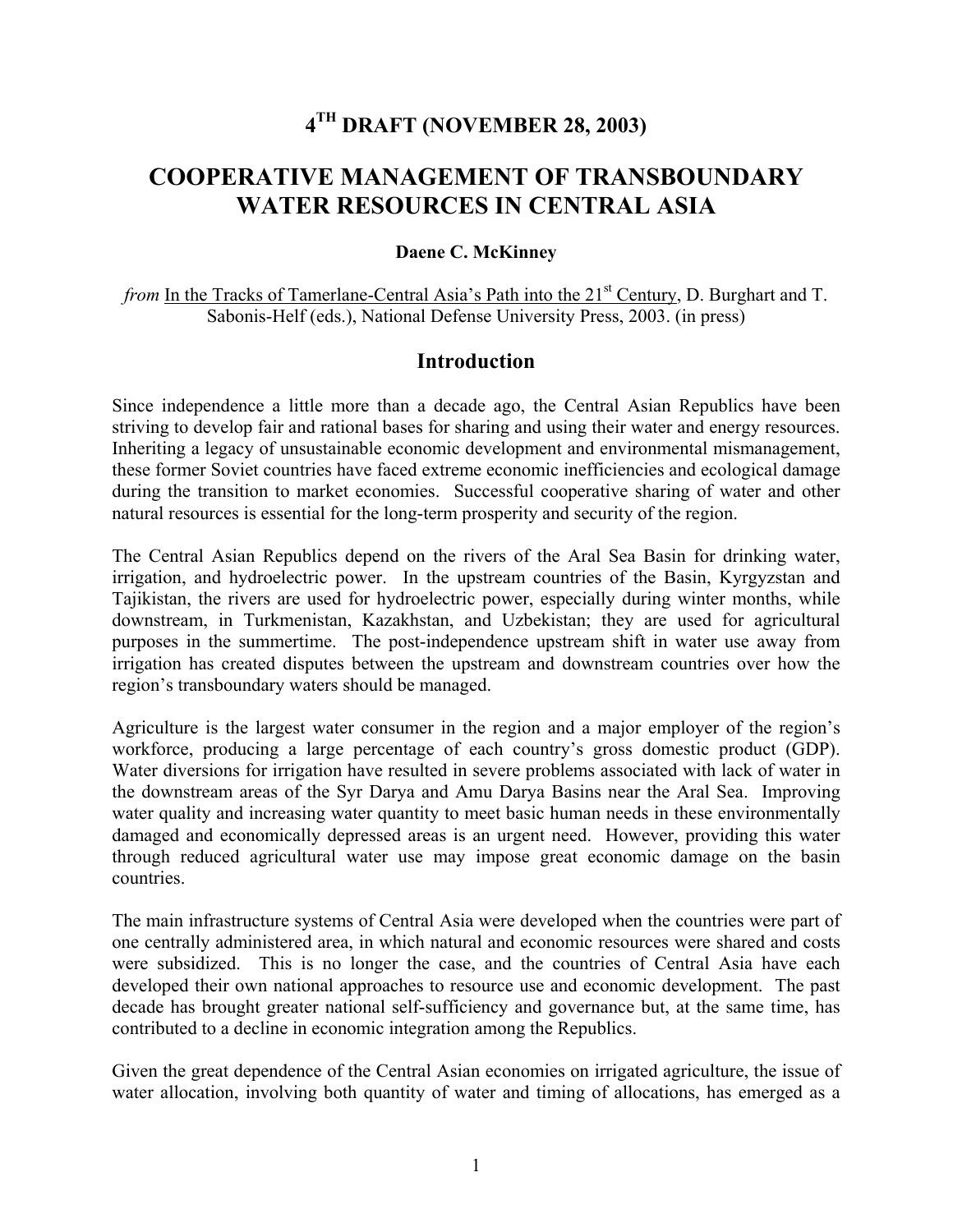major factor in the Republics' development. Agreements on the use of the region's shared water resources are evolving. How the use of water resources is finally settled will have substantial consequences for the long-term prosperity of these nations. In addition, the ongoing process of regional cooperation in the arena of natural resources management is a major factor in the longterm security of the region.

The Central Asian States have made great progress during the past ten years in the area of cooperative management of shared water resources. However, there are many issues that remain unresolved and need continued development, including:

- Harmonizing, or at least coordinating, water management strategies and water codes among the nations of the region;
- Enhancing and strengthening the roles of regional water management bodies;
- Improving the 1998 Agreement on water and energy use in the Syr Darya Basin, which is due to renew itself for an additional five years in 2003;
- Improving water allocation in the Basin to account for the developing agricultural and hydropower sectors in the upstream countries, and the use of the water in downstream countries; and



• Proper financing of water infrastructure of interstate significance.

**Figure 1. Map of Central Asia.**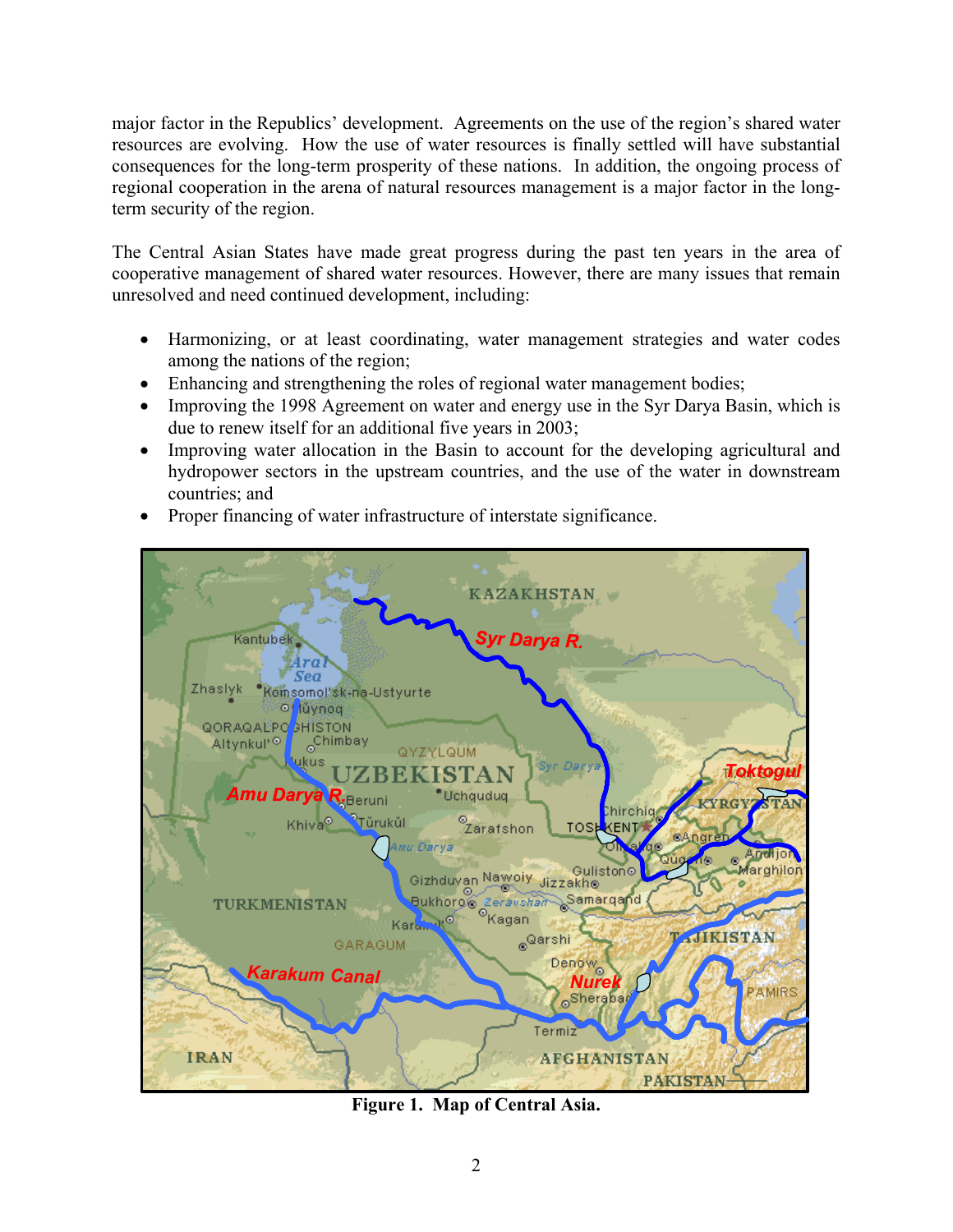### **The Aral Sea Basin**

The Aral Sea Basin, the dominant geographic feature of the region in terms of water, comprises parts of Afghanistan and Kazakhstan, and most of the Kyrgyz Republic, Tajikistan, Turkmenistan, and Uzbekistan (see Figure 1). The Aral Sea Basin occupies 1.51 million square kilometers (km) of the total 4 million square km area of these countries. Topographically, the Aral Sea Basin ranges from the vast Turanian plains in the west to the tremendous mountain ranges of the Pamirs and Tien Shan in the east.

The climate in the northern part of the Basin is continental, whereas the southern part is subtropical. The high mountain areas are humid and account for the moisture surplus in the region. Water resources are mainly surface waters formed in the Tien Shan and Pamir mountain ranges. Melt water from extensive permanent snow fields and glaciers (more than 18,000 square km of ice cover) feeds the major rivers of the Aral Sea Basin, the Syr Darya and the Amu Darya rivers, mostly during the spring and early summer thaw.

The Amu Darya Basin covers a broad area, about 1327 thousand km squared, and the river – the largest river in Central Asia – has a length of 2574 km from the headwaters of the Pyanj River on the Afghan – Tajik border to the Aral Sea.<sup>1</sup> The Syr Darya Basin occupies about 484 thousand km squared and the river stretches some 2,337 km from the Naryn River headwaters in Kyrgyzstan through the Fergana Valley, the Hunger Steppe and the Kyzyl Kum desert, finally reaching the Aral Sea.<sup>2</sup> These two rivers account for about 90% of the region's annual river flow and provide roughly 75% (by area) of the water to Central Asia's irrigated agriculture. The Amu Darya has an average annual flow of 79.3 billion cubic meters (bcm), and the Syr Darya has a flow of 37.2 bcm.

Tajikistan and Kyrgyzstan together produce about 77% of the water in the Aral Sea Basin (see Figure 2 and Table 1). Afghanistan contributes about 10% of the inflow to the Basin, but it has not been a party to the recent Aral Sea Basin management because of its political instability. Demand for water in Central Asia has been dominated by the needs of agriculture, accounting for more than 90% of the total use. The downstream countries use about 85% of the Aral Sea Basin waters, while the upstream countries use the rest.

Central Asia's agricultural expansion and population growth over the past three decades has placed a great strain on the region's water resources. In 1960, the Aral Sea occupied an area of 66,000 square km and it had a volume of 1060 bcm. Since 1960 the population in the Basin has grown from 13 million to more than 40 million people, water diversions have increased from 60 to 105 bcm, and irrigated lands rose from 4.5 million ha to just over 8 million hectares (ha). As a result of the large-scale diversions of water necessary to irrigate these lands, the Aral Sea lost half of its surface area and two thirds of its volume and became an environmentally challenged area (see Figure 3). Inefficient irrigation systems and mismanagement of irrigation water diversions have resulted in elevated water and soil salinity levels, widespread environmental degradation and diminished agricultural productivity.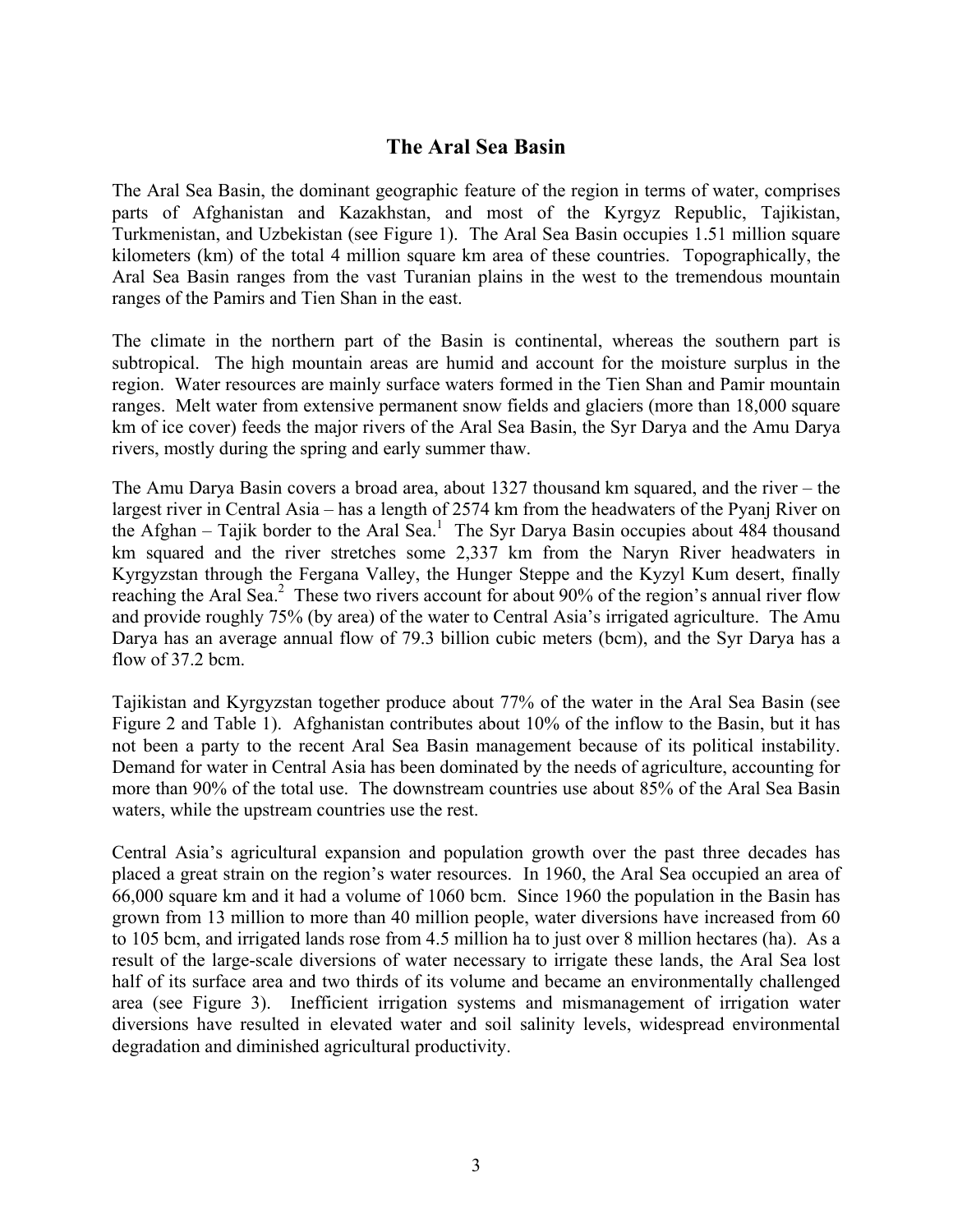

**Figure 2. Aral Sea Basin Selected Characteristics: (a) Population; (b) Surface Water Flow Formation; (c) ICWC Water Allocation; and (d) Irrigated Lands.**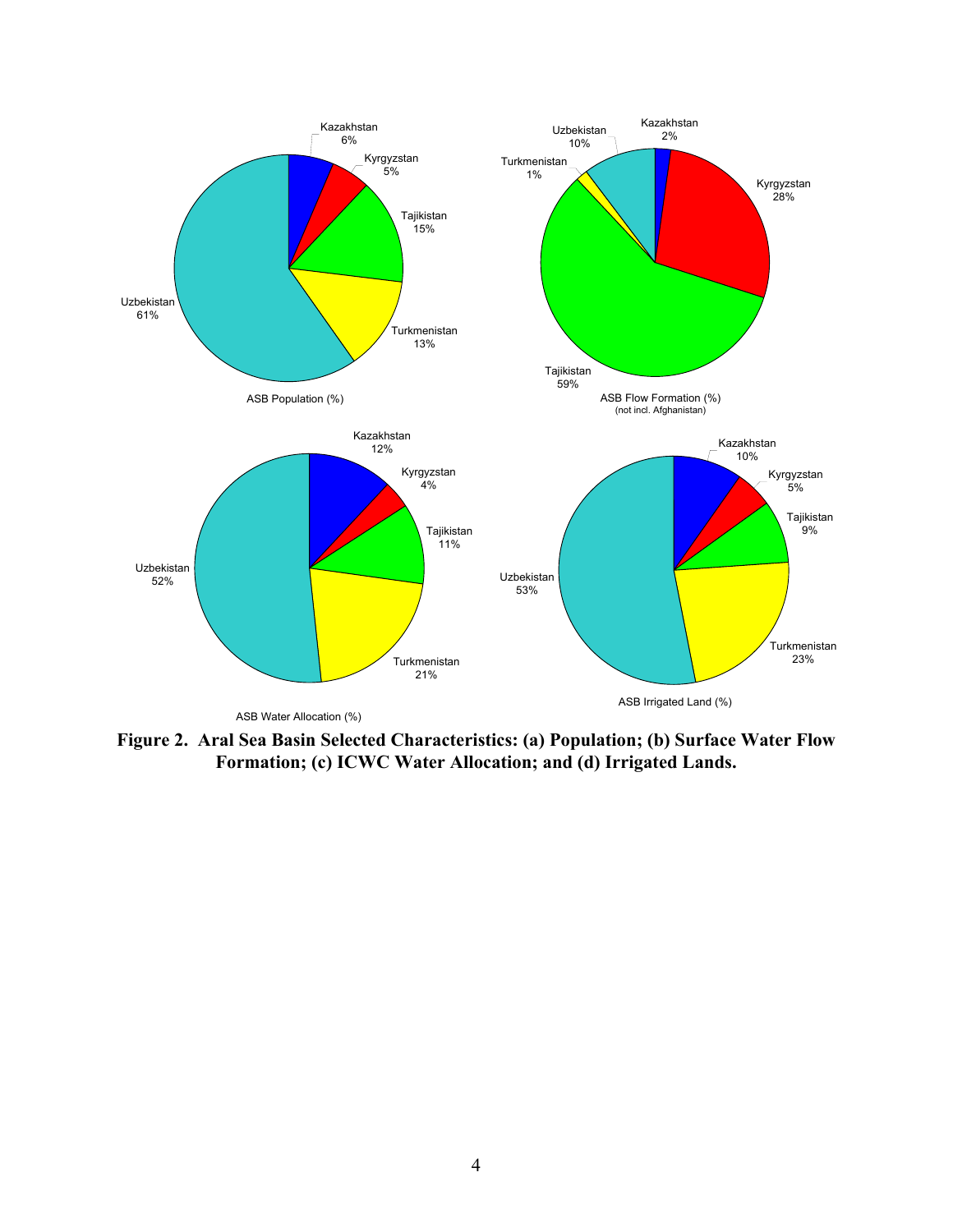

**Figure 3. Decline of the Aral Sea with Increased Irrigated Area in Central Asia** 

**Table 1. Aral Sea Basin Characteristics** 

Source: Global Environmental Facility, Water and Environmental Management Project, Component A.1 Joint Report 2 and Regional Report 2, 2002.

|                   |           | Kazakhstan* | Kyrgyzstan | Tajikistan | Turkmenistan | Uzbekistan | Afghan.                  | <b>Total</b> |
|-------------------|-----------|-------------|------------|------------|--------------|------------|--------------------------|--------------|
|                   | Mln       | 2.6         | 2.2        | 6.1        | 5.4          | 24.3       |                          | 40.6         |
| <b>Population</b> | %Ag       | 23          | 55         | 50         | 44           | 44         |                          | 44.2         |
|                   |           | 1,228       | 265        | 177        | 916          | 312        |                          |              |
| <b>GDP</b>        | %Ag       | 10          | 39         | 20         | 25           | 28         |                          |              |
| <b>Flow</b>       | $AD**$    | $\Omega$    | 1.6        | 59.9       | 1.5          | 4.7        | 11.6                     | 79.4         |
| Formation         | <b>SD</b> | 2.4         | 27.6       |            | $\theta$     | 6.2        |                          | 37.2         |
| (bcm)             | Total     | 2.4         | 29.2       | 60.9       | 1.5          | 10.9       | 11.6                     | 116.6        |
| Water             | AD        |             | 0.24       | 9.08       | 22.02        | 33.9       |                          | 65.24        |
| <b>Allocation</b> | AD        | 12.29       | 4.03       | 2.46       |              | 19.69      | $\overline{\phantom{0}}$ | 38.47        |
| (bcm)             | Total     | 12.29       | 4.27       | 11.54      | 22.02        | 53.59      | $\overline{\phantom{0}}$ | 103.71       |
| <b>Water Use</b>  | bcm       | 8.24        | 3.29       | 12.52      | 18.08        | 62.83      |                          | 104.96       |
| <b>Irrigated</b>  | AD        |             | 15         | 449        | 1.86         | 2.39       |                          | 4.714        |
| Area              | <b>SD</b> | 786         | 400        | 269        |              | 1.869      | -                        | 3.324        |
| ('000 ha)         | Total     | 786         | 415        | 718        | 1.86         | 4.259      |                          | 8.038        |

\*Aral Sea Basin oblasts of Kazakhstan only, South Kazakhstan and Kyzl Orda oblasts.

\*\* AD = Amu Darya Basin, and SD = Ayr Darya Basin.

#### **The Aral Sea Disaster**

Increased diversion of water from the Aral Sea Basin's rivers over the past several decades allowed the development of a massive agricultural complex in Central Asia, while at the same time degrading the ecosystem and environment of the region. The Aral Sea level has decreased by more than 20 meters since 1950, causing the sea to separate into two water bodies, the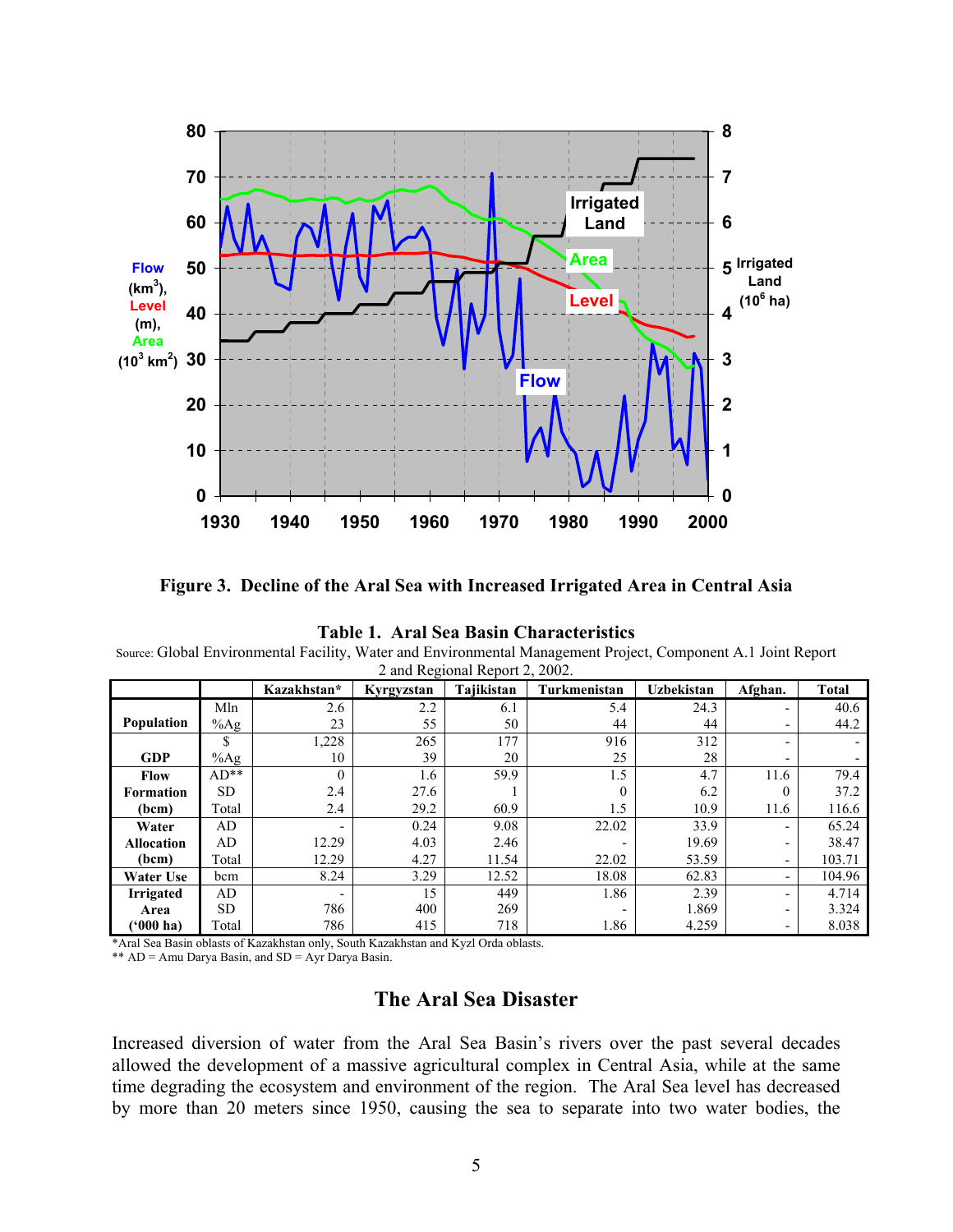Southern and Northern Aral Seas, each fed by the Amu Darya and the Syr Darya, respectively. More recently, the Large Sea has split into western and eastern portions.

The desiccation of the Aral Sea has had major consequences for the population of the region in terms of employment and health. The salt content of Aral Sea now exceeds 60 parts per hundred, killing the sea's ecosystems, eliminating the once commercially-valuable fishery, and causing salt laden windstorms that are detrimental to the population's health.

Karakalpakstan, an autonomous republic located in the delta of the Amu Darya within Uzbekistan, suffers more than any other region in Central Asia from the cumulative effects of the Aral Sea crisis. Due to decades of agricultural development that paid more attention to centrallyplanned quotas than the state of the environment, nearly the whole of Karakalpakstan is either salinized or waterlogged. Key factors in this disaster are the discharge of highly mineralized, pesticide-rich return flows into rivers; the use of unlined irrigation canals leading to waste and seepage of salts into groundwater; waterlogged fields leading to salty groundwater and salt runoff; and the lack of drainage facilities to remove unwanted water and chemicals from the fields.

The Aral Sea cannot be returned to its prior grandeur without totally disrupting the economies of the Basin states. Efforts are underway to stabilize or reverse the shrinkage of the Northern Sea, including a World Bank funded program of rehabilitation and reconstruction of hydraulic structures in the lower Syr Darya Basin; however, the area still ranks as one of the world's largest man-made ecological disasters.

# **Regional Water Management in Central Asia**

#### **Pre-Independence**

**Soviet Water Management in the Region.** Spurred by major directives for land reclamation and increased agricultural production beginning in the 1950s, Soviet planners developed comprehensive plans for utilization of Central Asia's river basins. During this period, central planning organizations and ministries in Moscow directed water management in Central Asia. Each republic developed five year plans that were coordinated by the state planning agencies and funded through the republican or central budgets of the Soviet Union. For transboundary basins, such as those in Central Asia, basin plans were developed by regional design institutes and included inter-republic and multisectoral aspects, as well as allocation of water for various uses. For the Syr Darya Basin, the last plan of the Soviet period was approved in 1982; for the Amu Darya Basin, in 1987. These plans included limits for water allocation between Republics and targets for the development of irrigated lands within these limits.

During drought years in the late 1970s, local authorities interfered in water allocation among the Aral Sea Basin Republics. In the Syr Darya Basin, the situation became tense enough that Moscow had to send authorities to ensure that water from the upper and middle reaches of the Basin reached the lower reaches. In order to ensure compliance with inter-republican water allocations, region-wide Basin Water Organizations (BVOs) were established in 1986 in the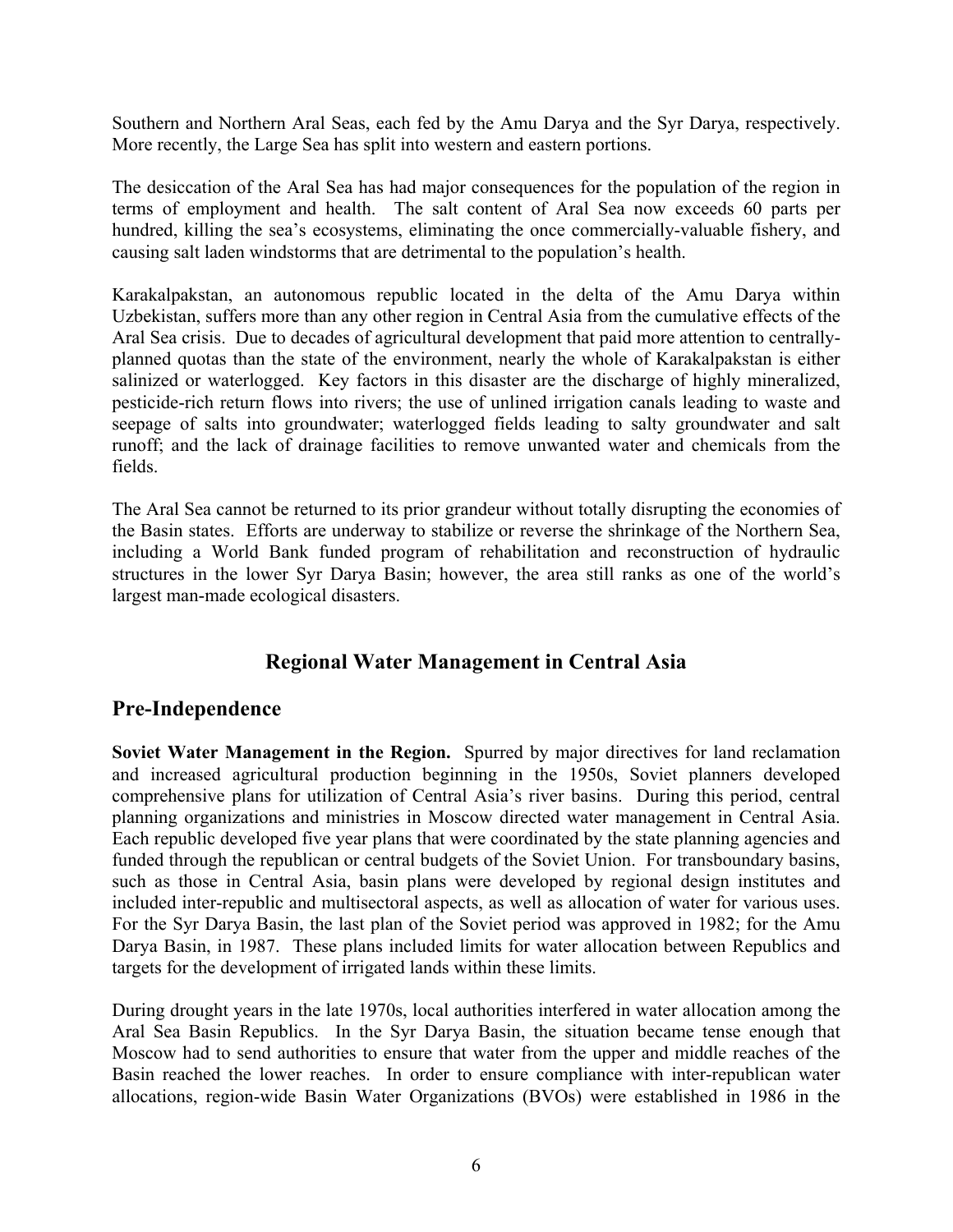Amu Darya and Syr Darya Basins. The BVOs were to manage water resources of the Basins according to the plans approved by the Soviet Ministry of Water Management.

### **Post-Independence**

**Interstate Coordination Water Commission (ICWC).** Given the heavy dependence of the Central Asian Republics economies on irrigated agriculture, it was necessary to stabilize interstate water relations immediately after independence. In October 1991, the heads of the Republican water sectors developed a regional water resources management mechanism to replace the centralized system of the Soviet period. The newly independent countries signed an agreement "On Cooperation in the Field of Joint Management and Conservation of Interstate Water Resources."<sup>3</sup> This agreement established the Interstate Coordination Water Commission (ICWC) for control, rational use and protection of interstate water resources. The agreement acknowledged the equal rights of member states to use, and their responsibility to protect, the interstate water resources of Central Asia. The agreement affirmed the continuation of existing Soviet structures and principles of interstate water allocation, and was approved by the Presidents of the Central Asian Republics.<sup>4</sup> The Presidents later signed a declaration confirming the validity of previously signed agreements on water resources in the Aral Sea Basin.<sup>5</sup>

The ICWC is the highest level of transboundary water resources management in Central Asia. It is responsible for water management in both the Amu Darya and Syr Darya Basins. The ICWC makes decisions related to water allocation, monitoring, and management. It is comprised of the most senior water sector officials of the member countries, and it meets quarterly to determine water allocations to member counties. Decisions of the ICWC are by consensus, with each State having an equal vote in decisions. Scientific and information support to the ICWC is provided by the Scientific Information Center (SIC). The two Basin water management organisations (BVOs), BVO Syr Darya and Amu Darya, SIC and the ICWC Secretariat are the executing bodies of the ICWC.

**Basin Water Management Organizations (BVOs).** Operating as the executive organs of the ICWC, the BVOs Amu Darya and Syr Darya are responsible for the day-to-day operation of the main water supply facilities in the two Basins. The BVOs' duties include the following:

- Development of plans for water allocation to users in the Amu Darya and Syr Darya Basins, water diversions, and reservoir operation modes;
- Water supply to users, including those in deltas and the Aral Sea, according to approved limits for water diversion from transboundary water sources;
- Operation of all major hydraulic structures on both rivers, including reservoirs;
- Measurement of water flow through the main water intakes and across national borders;
- Design, construction, rehabilitation and operation of hydraulic structures, head water intakes, and inter-republic canals; and
- Maintenance of water quality in the rivers.

Using forecasts from the Central Asian Hydrometeorology Services, the BVOs prepare water allocation plans for ICWC approval at critical times during the year. These plans set the water releases from reservoirs and delivery to each water management region. The water allocation to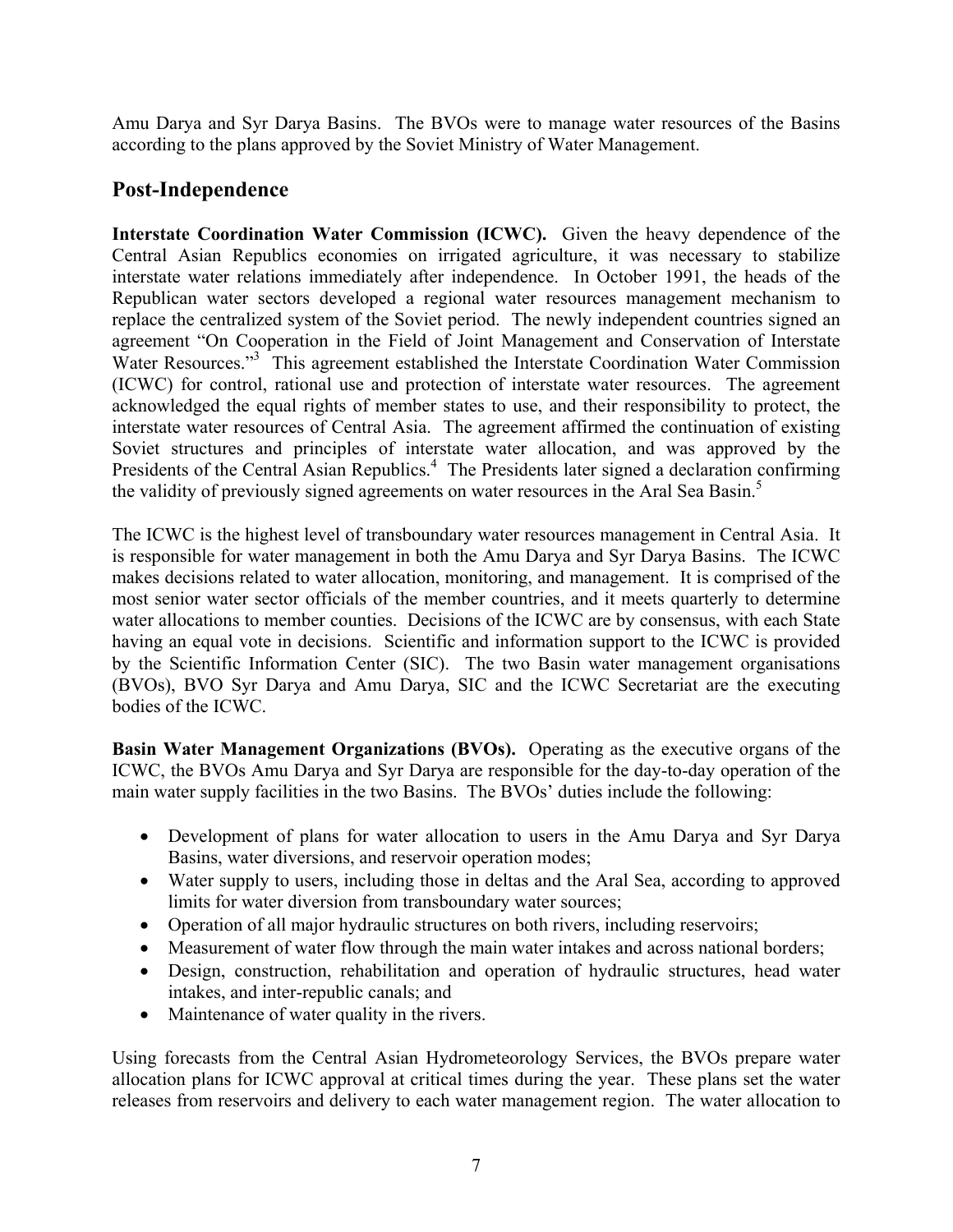each republic is established in accordance with previously mentioned schemes devised during Soviet times. Water delivery to the Aral Sea and its coastal zone is based primarily on the principle of "whatever is remaining." Even though the BVOs have the responsibility to monitor water quality, they do not fulfil these obligations In addition, they are not responsible for water use in each country.

**International Fund for the Aral Sea (IFAS).** The Central Asian Presidents created the International Fund for the Aral Sea (IFAS) to attract resources to coordinate and finance regional programs to overcome the problems associated with the desiccation of the Aral Sea.<sup>6</sup> Later the same year, the Presidents established the Interstate Council for the Aral Sea  $(ICAS)^7$  to manage regional programs.<sup>8</sup> The following year, the Central Asian Presidents approved a "Program of Concrete Actions" on improving the situation in the Aral Sea Basin.<sup>9</sup> The program called for the development of a general strategy for: (i) water sharing among the countries; (ii) rational water use; (iii) conservation of water resources in the Basin; and (iv) interstate legal acts on the use and protection of water resources from pollution. In 1997, ICAS and IFAS were merged and streamlined as a new IFAS under the rotating chairmanship of the President of one of the five member states.<sup>10</sup> The new IFAS' primary activities include

- Raising funds for joint measures to conserve the air, water and land resources of the Aral Sea Basin, as well as the flora and fauna;
- Financing
	- o Interstate ecological research, programs and projects aimed at saving the Aral Sea and improving the ecological situation in the region surrounding the Sea as well as resolving general social and ecological problems of the region;
	- o Joint studies and scientific-technical efforts to rehabilitate the ecological balance, and establish efficient use of natural resources, and manage transboundary waters;
- Establishing a regional environmental monitoring system in the Aral Sea Basin;
- Participating in implementing international programs on saving the Aral Sea and improving the ecology of the Basin.

An IFAS Management Board, consisting of Deputy Prime Ministers from each member country, also was formed. The Board develops priority measures for alleviation of the Aral Sea problems and organizes and coordinates the implementation of all regional programs associated with the problems of sustainable development in the Aral Sea Basin countries.

These main regional water and energy institutions have very limited capacity and function according to sometimes contradictory principles. The operation modes of hydrosystems in the Aral Sea Basin are determined and approved by ICWC without participation of the energy sector. The operation plans are implemented by the energy sector without participation of the water sector. All of the executive bodies of these organizations are located in Uzbekistan, and their staffs are formed entirely of Uzbeks. These organizations have, in principle, the status of interstate organizations, yet they do not rotate management staff or hire specialists from other Republics.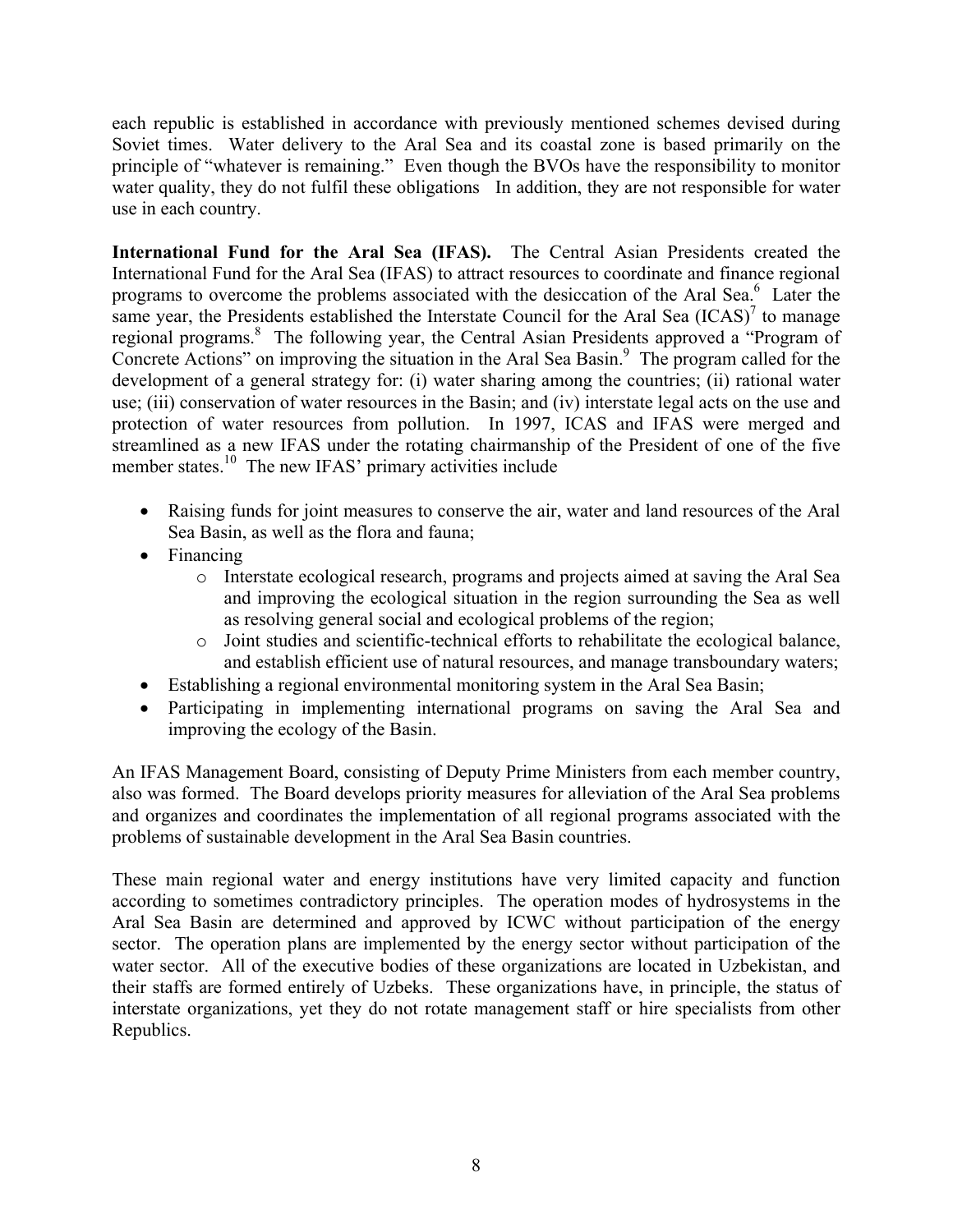#### **Framework Agreement on Water and Energy Use**

**Syr Darya Basin Agreements.** Toktogul Reservoir, in Kyrgyzstan, is the largest in the Syr Darya Basin and the only one with multiyear storage capacity (14 bcm active storage volume). The reservoir was designed to operate in an irrigation mode with non-growing season (October– March) releases providing minimum electricity generation. Commissioned in 1974, the reservoir did not operate according to design until 1990, after the high water year of 1988-89 filled the reservoir to capacity for the first time. The irrigation release regime follows natural cycles, but the reservoir's large storage can be used to continue these releases in periods of drought.

Before 1991, surplus power generated by irrigation releases in the growing season (April-September) by the Toktogul system was transmitted to neighboring regions of the Soviet Union. In return, these regions sent electric power and fuels (natural gas, coal and fuel oil) for Kyrgyzstan's two thermal power plants for winter heating needs.

This situation changed drastically in 1991, when independent states were established in Central Asia. Because of complications in intergovernmental relations and account settlements, introduction of national currencies, and growing prices of oil, coal, natural gas and transportation, the supply of fuel and electricity to Kyrgyzstan from the other Republics was reduced. This radically affected the structure of the Kyrgyz fuel-and-energy balance. Because of decreased production of fuel in Kyrgyzstan, the output and distribution of heat from thermal power plants decreased by half and organic fuel consumption fell, giving rise to increased electric power demand by the population for heating, cooking, and hot water supply.

Intensive use of water resources for power generation, along with changes in the Toktogul operating regime from summertime irrigation releases to wintertime energy releases, created serious problems in the Syr Darya Basin in the winter. Downstream reservoirs were not able to store the increased releases, and, in order to prevent flooding of the lower reaches of the Syr Darya Basin, wasteful discharges into the Arnasai depression, in Uzbekistan, were required.

Beginning in 1995, to alleviate these problems, Kazakhstan, Kyrgyzstan and Uzbekistan signed interstate protocols and agreements on the use of water and energy resources in the Syr Darya Basin. It specified the amount of compensatory deliveries of fuel and energy resources and releases from Toktogul reservoir. Based on these agreements, Uzbekistan and Kazakhstan receive excess energy from Kyrgyzstan generated by Toktogul reservoir in the summer, and in winter they provide Kyrgyzstan with energy, respectively, by deliveries of natural gas and coal. To monitor this delicate arrangement, the Heads of State of the countries involved turned to their regional integration and development organization, the Executive Committee of the Interstate Council of the Central Asian Economic Community (EC CAEC). In 1996, the EC CAEC formed a Water and Energy Uses Round Table, to develop a framework agreement addressing the Syr Darya Basin riparian Republics competing uses for water. The work of the Round Table resulted an agreement that created a framework addressing trade-offs between the competing uses of water for energy and agricultural production in the Basin.<sup>11</sup> Compensation is associated with a water release schedule that takes into account both upstream winter energy needs and downstream summer irrigation water demand.<sup>12</sup>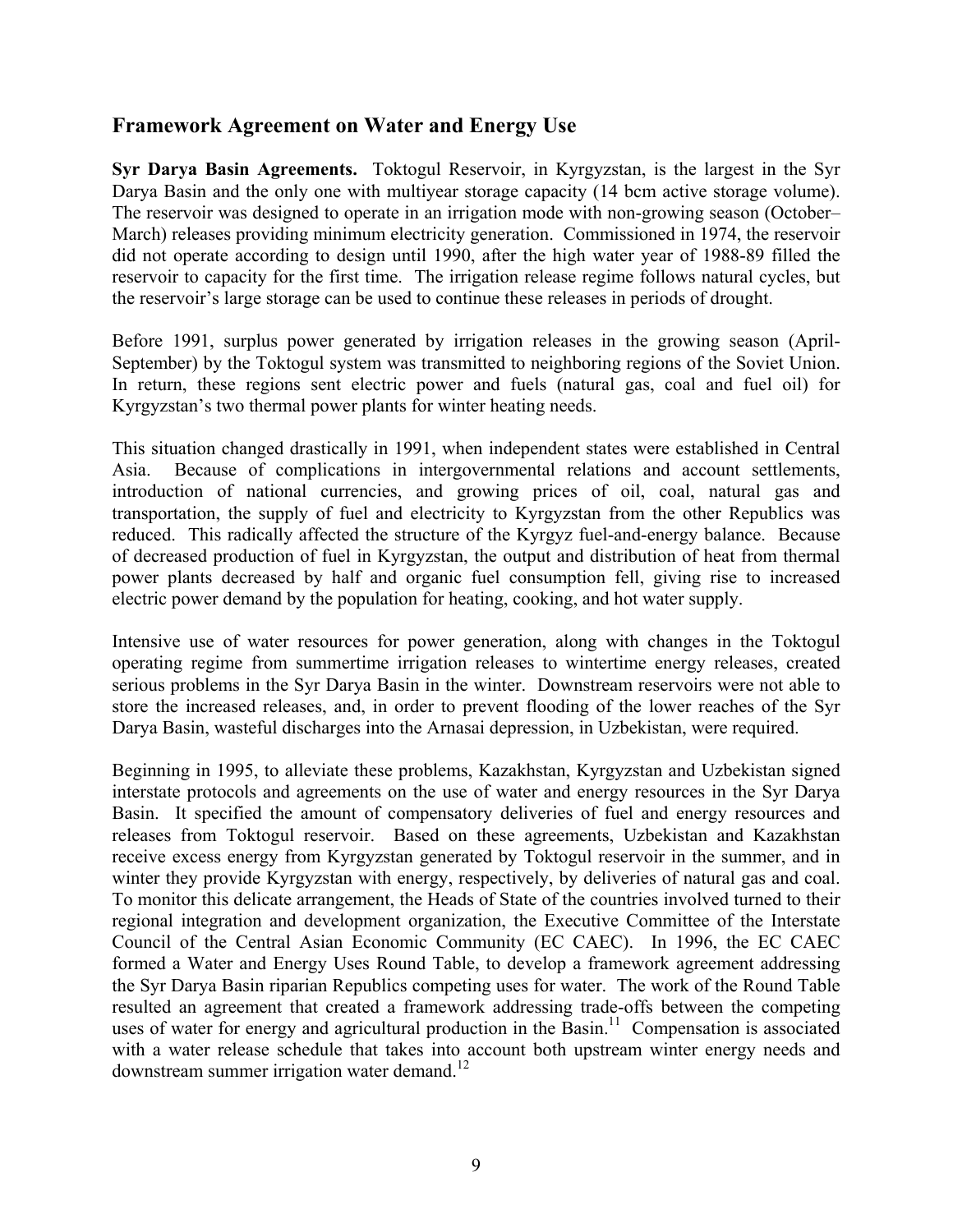**Regional Cooperation Organizations.** Over the past decade, the Central Asian states have sought to promote their separate national interests while also acting to enhance their common goals.<sup>13</sup> The Presidents of these countries have acknowledged that, since in many areas the losses from interstate competition exceed the gains from cooperation, there is a need to create a regional concert of interests. Several Central Asian organizations have been formed or joined over the past decade, concerned with regional cooperation, security and economic development. Some of the organizations, the most important being the CAEC and IFAS, have had a mandate to consider problems of the water, environment, and energy sectors.

IFAS was formed in 1993 as the leading institution for raising and administering funds to address the Aral Sea crisis. Constraints on IFAS, its credibility as a neutral broker, and its lack of a clear mandate to deal with multi-sectoral issues have, so far, kept it from successfully developing regional water management strategies or negotiating regional water and energy sharing agreements. This is why, in 1996, the CAEC stepped in to mediate the annual agreements on water and energy management for the Syr Darya Basin. IFAS has recently moved its Presidency and Secretariat to Dushanbe and initiated a series of activities to revitalize this dormant and discredited organization. In late August 2002, the fist IFAS Board meeting in three years was held in order to assess the past activities and propose a new agenda. These ideas were confirmed and approved by the IFAS Heads of State in an early October 2002 meeting. In November, the international donor community was asked to support the development of a new phase of IFAS activities. It remains to be seen if the new IFAS management can overcome the poor performance of the past and attract support for new activities.

The CAEC was formed to promote regional integration through economic cooperation in Central Asia. It had a broad mandate to promote regional economic cooperation, and to organize and broker negotiations such as those leading to the 1998 Syr Darya Agreement. Since the CAEC did not have direct competence in water or energy technical matters, it wisely relied on the national water and energy ministries, as well as the ICWC, the BVO Syr Darya, and the United Energy Dispatch Center (UDC Energia) to support negotiations.

The Central Asian Cooperation Organization (CACO) was established recently (2002) by the Presidents of Kazakhstan, Kyrgyzstan, Tajikistan and Uzbekistan under the leadership of the President of Uzbekistan. Turkmenistan has strong reasons for maintaining good relations with Uzbekistan due to the division of the Amu Darya River. However, Turkmenistan puts less emphasis on Central Asian regional cooperation and more emphasis on relations with the Caucasus, the Middle East, Iran and Caspian egress routes.<sup>14</sup> This is evidenced by Turkmenistan's observer status in most regional cooperation organizations and refusal to participate in most regional water management activities. A CACO secretariat has yet to be established, although one is planned. There is some speculation that CACO was created to be the successor organization to the CAEC, however, there has not yet been any decision on how CACO will work. Communiqués from recent meetings of the organization have indicated that it will take up the issues of water and energy.<sup>15</sup>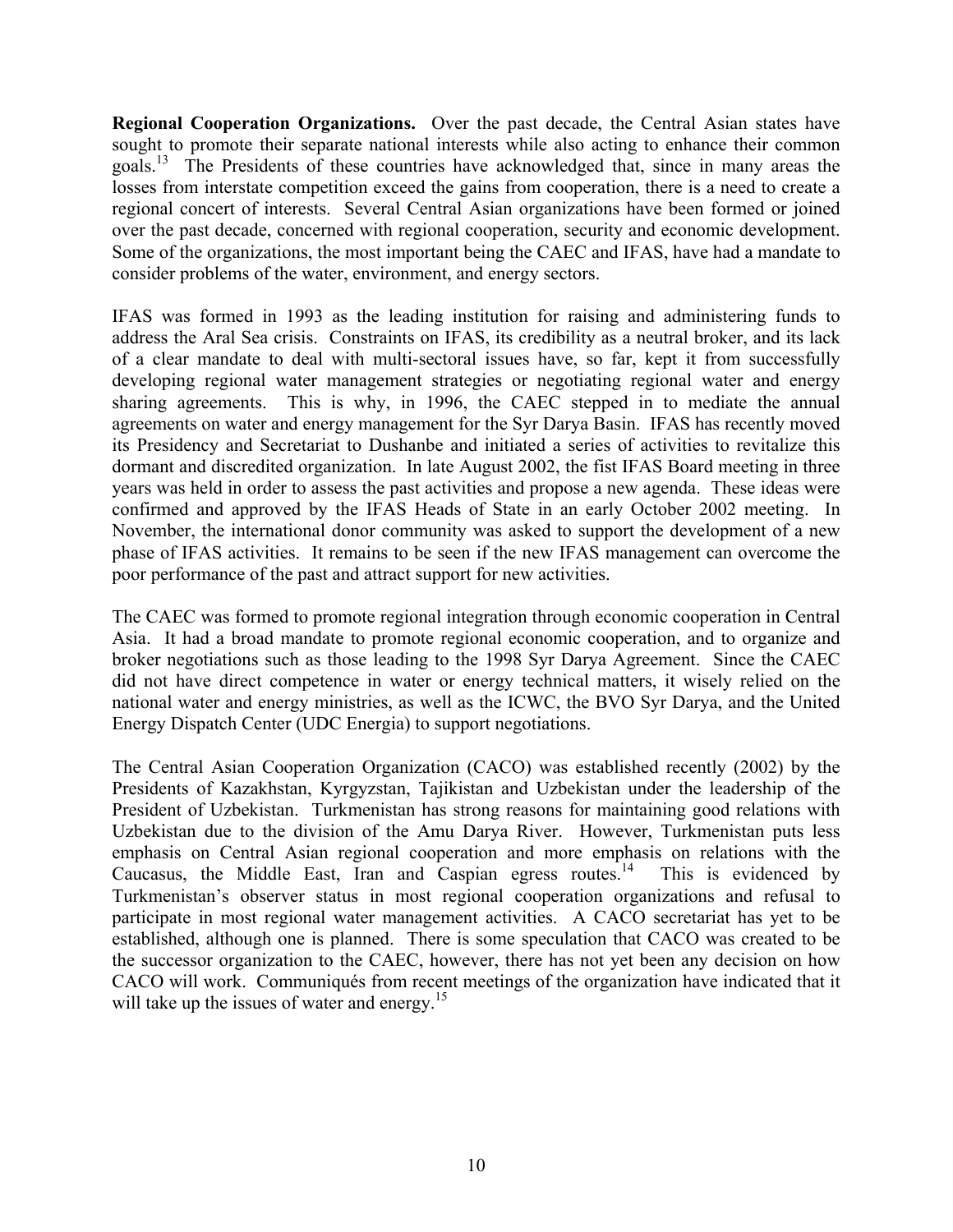## **Summary of Post-Independence Experience**

The experience of the Central Asian countries in addressing transboundary water management issues teaches several lessons.<sup>16</sup>

- It is essential that the body organizing interstate discussions be considered sufficiently neutral that it can gain the trust of all parties. External support from similarly neutral third parties can play a crucial role in helping participants gain access to international expertise and add credibility to the process, but the riparians must work out the final details themselves.
- Given sufficient high-level commitment to regional cooperation, the primary focus of regional organizations' discussions should be on technical issues, with legal and political matters held for later in negotiations. Without a firm sense that technical issues can be solved, no political progress can be made. However, regional cooperation is unlikely to be achieved through technical activities and projects alone; political will is the key here
- It is important to take on a manageable set of issues rather than attempting to solve the full range of problems. The Central Asian Water and Energy Roundtable group achieved positive results by focusing attention on the Syr Darya Basin, rather than taking on the full menu of issues in the Aral Sea Basin.

# **Country Specific Issues<sup>17</sup>**

**Afghanistan.** Though not part of Soviet Central Asia, Afghanistan borders three other Aral Sea Basin countries, Tajikistan, Uzbekistan and Turkmenistan. About 8% of the flow of the Amu Darya is formed in Afghanistan. The Afghan portions of the Amu Darya Basin include the territory rimmed by the Panj and Amu Darya Rivers on the north, by spurs of the Bandi-Torkestan and the Hindukush Ridges on the south, the Kowkchen River valley in the east, and the Shirintagao River valley on the west.<sup>18</sup> Irrigable lands in this area exceed 1.5 million hectares. About two-thirds of Afghanistan's GDP is derived from the agricultural sector, and although the country has large tracts of irrigable lands, only a small portion is used due to the past instabilities and low level of development.

Currently, the Ministry of Irrigation, Water Resources and Environment is responsible for the construction of dams and hydroelectric power plants and irrigation systems that often accompany them. Once the construction phase is completed and the projects are operational, the Ministry turns the power plants over to the Ministry of Water and Power and the irrigation systems over to the Ministry of Agriculture.

Even though the Afghan lands in the Amu Darya Basin were the least developed in the past, there are expectations that this will change in the future, placing greater stress on Aral Sea Basin countries downstream. There are estimates that Afghanistan may divert as much as 10 billion cubic meters (bcm) from the Amu Darya in the future (compared to about 2 bcm today) if development plans are realized.<sup>19</sup> In October 2002 the Ministry of Irrigation, Water Resources and Environment issued a list of short-term priorities which include rehabilitating irrigation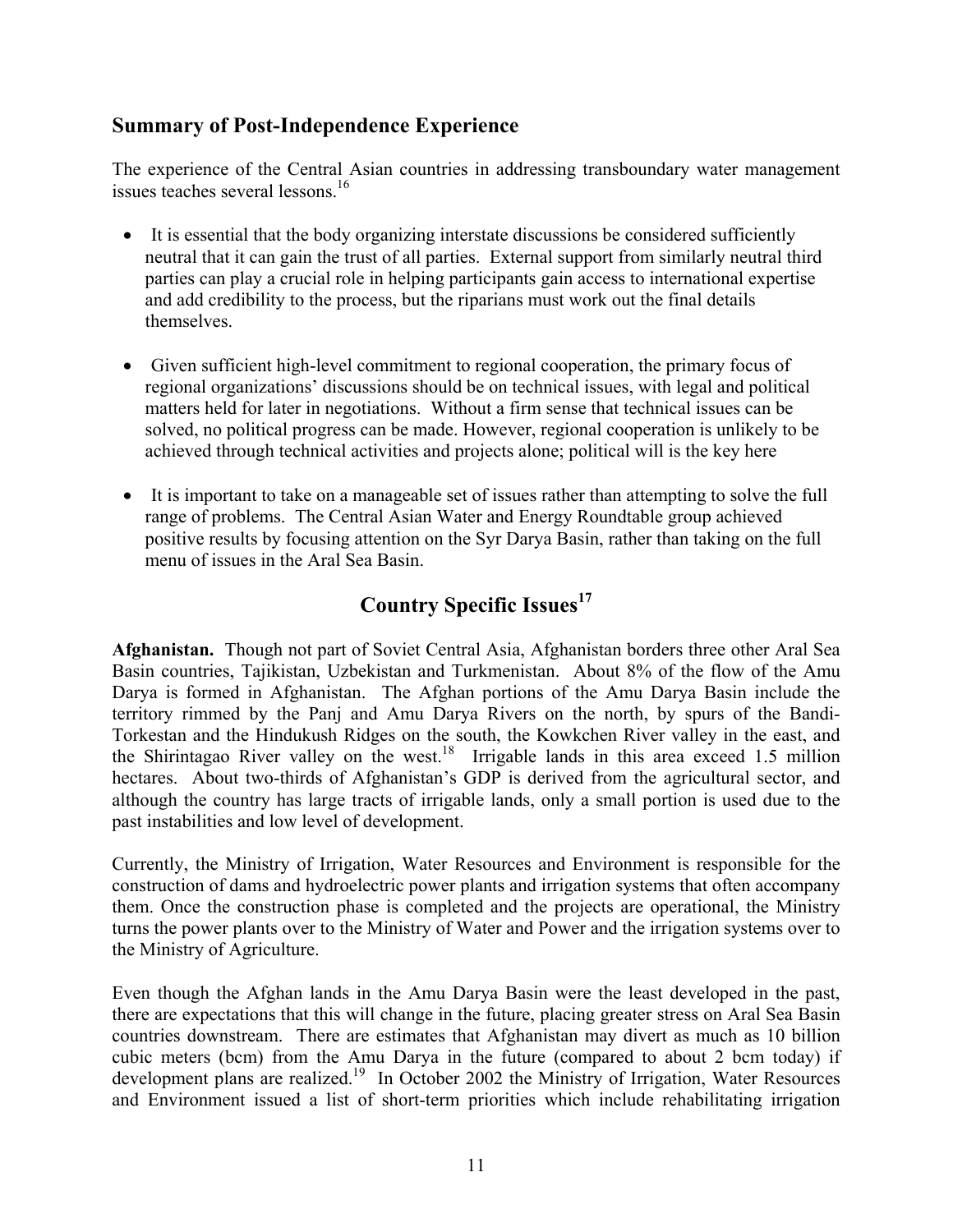canals and existing systems. Longer-term priorities include the Khushtapa, or "Good Hill" Project which would pump water from the Amu Darya River into a canal to be transported to Mazar-I-Sharif to irrigate a large area there.

**Tajikistan.** Tajikistan, a small, mountainous country covering 139,800 square km, is made up of a number of distinct and relatively isolated regions, separated by high mountain ranges. The Vaksh and Pyanj Rivers, the main tributaries of the Amu Darya, rise in the mountains of Tajikistan and Afghanistan. The flow formation within Tajikistan's portion of the Aral Sea Basin is 60.9 bcm and the interstate allocation of water to Tajikistan is 11.5 bcm. In 2000, 718,000 ha were irrigated in the Tajik portion of the Aral Sea Basin requiring the diversion of 12.5 bcm of water to irrigation systems. Irrigated agriculture, using about 85% of the water, is the largest water consumer in the country.

In the past decade, the economy of Tajikistan experienced a sharp decline as industrial and economic relations with Russia were broken and civil war inflicted much damage on the country's infrastructure and human resources. Approximately 70% of Tajikistan's 6 million people live in rural areas, with about 50% of the population working in the agricultural sector, making Tajikistan the most rural countries of the former Soviet Republics. Tajikistan's main agricultural production areas lie in the irrigated valleys of the Amu Darya and Syr Darya tributaries. Cotton is the major cash crop accounting for about two thirds of the gross production value of the agriculture sector. The great elevation differences and large volumes of flow in the rivers of Tajikistan give the country important hydropower potential. Even now, Tajikistan is one of the world's largest producers of hydroelectric power.

The Ministry of Melioration and Water Resources is responsible for water management in Tajikistan, including for construction, operation and maintenance of the irrigation and drainage networks at the inter-farm level of the country. The Ministry of Agriculture is in charge of the operation and maintenance of the irrigation network at the farm level. The Ministry of Environment is responsible for the protection of water resources by controlling the use of water.

Tajik water law, typical of all the countries of Central Asia, claims water to be the property of the national government. Water management in Tajikistan is transforming from the old command administrative system to newer market based incentives. A new Water Code was adopted in November 2000 allowing transfer of irrigation systems management to the private sector with collective farms as the base for development of privatization and support of irrigation system operation. In an effort to provide the population with a secure food supply, the Tajik government intends to increase irrigated lands by 350,000 ha by the year 2010. Most of the water required for this agricultural expansion is predicted to come from water saved through increased irrigation efficiency. The new water code also establishes principles for Tajik cooperation in international water relations based on international water law principles.

Tajikistan is experiencing rapid population growth, a major factor affecting its economic development and water management policy. Achieving food security is an objective for the country, which will require improved agricultural productivity through increased irrigation efficiency and expansion of irrigated lands. During the Soviet period, the development of irrigated lands in Tajikistan was limited, in favor of developments in downstream areas of the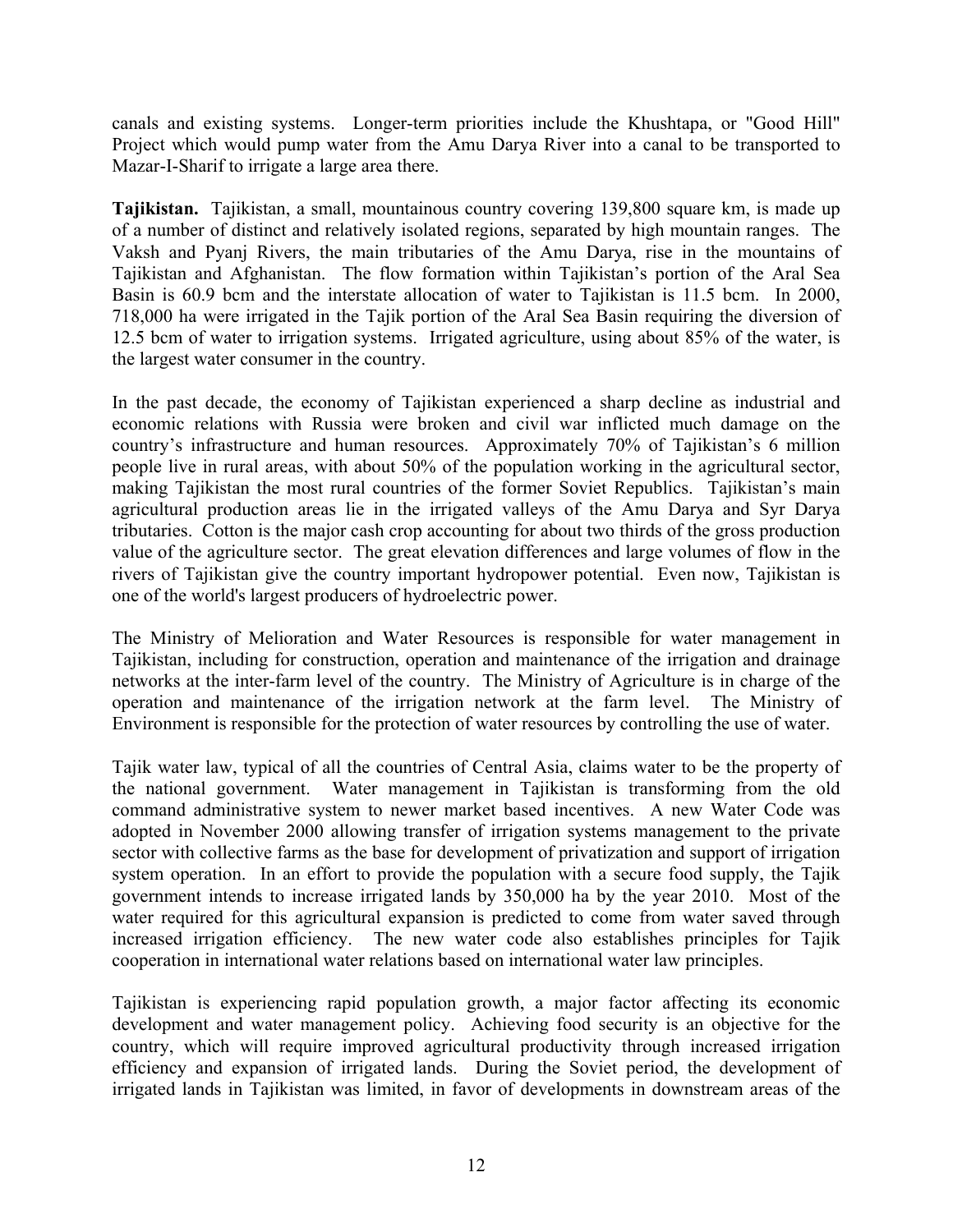Basin. Like Kyrgyzstan, it has inherited the consequences of this legacy; allocation of the Amu Darya and Syr Darya waters according to the old Soviet scheme is not in the country's interest. Water allocation should be regulated in conjunction with hydropower generation, prevention of pollution of transboundary waters, and elimination of adverse effects. Tajikistan supports the creation of a new system of water allocation among the countries of the Basins, but does not view this as a pressing issue at this time. Tajikistan is a strong supporter of the concept that the institutional structure of Central Asian water management should be improved through integration of the water and energy sectors at the regional level.

**Kyrgyzstan.** The Kyrgyz Republic is a mountainous country with an average height above sea level of 2,750 m and a maximum height of 7,439 meters. This wide range of elevations, complex relief, protracted geologic development of the country and other factors result in a variety of natural conditions and a richness of natural resources. The Naryn River rises in the mountains of Kyrgyzstan, and, along with the Karadarya and Chirchik Rivers, it is one of the main tributaries of the Syr Darya. The main watercourses of the Kyrgyz part of Aral Sea Basin are the Naryn, Karadarya, Sokh, and Chatkal rivers (Syr Darya Basin) and the Kyzyl Suu River (Amu Darya Basin). The flow formation within Kyrgyzstan's portion of the Aral Sea Basin is 29.2 bcm and the interstate allocation of water to Kazakhstan from the Syr Darya is 4.27 bcm. The population of Kyrgyzstan in the Aral Sea Basin is about 2.2 million. Approximately 39% of Kyrgyzstan's GDP is derived from a severely disorganized and under capitalized agricultural sector where about 55% of the population works. In 2000, 415,000 ha were irrigated in the Kyrgyz portion of the Aral Sea Basin, requiring 3.3 bcm of water.

Kyrgyzstan finds its agricultural development constrained by a Soviet era water allocation scheme for the Syr Darya, which the Central Asian countries have agreed to honor until a new scheme can be developed and approved. However, Kyrgyzstan would like to expand its agricultural sector and needs additional water to do so. No transboundary water enters Kyrgyzstan from any source and about 44 bcm of runoff are formed within the country each year. These are transboundary waters since they feed the Syr Darya and ultimately the Aral Sea.

In Kyrgyzstan there are a number of ministries and departments dealing with water resources management issues. The Ministry of Agriculture and Water Resources and Processing Industry (MAWR) is in charge of water research, planning development and distribution. This ministry undertakes construction, operation and maintenance of irrigation and drainage networks at the inter-farm level in the country. The Department of Water Resources (DWR), under the MAWR is the country's main water resources management agency. The Department of Regional Problems deals with problems of regional water management. The Water Strategy Committee, under the President, is responsible for establishing policy for the effective use of the nation's water resources. Below the national level, water is managed on an administrative region principle. Each oblast has a Division of Basin Water Resources Management (BWRM) with four divisions in the Kyrgyz part of Aral Sea Basin (Osh, Jalal-Abad, Batken, and Naryn Oblasts<sup>20</sup>). Kyrgyzstan has implemented a moderate transition to market oriented water management, accompanied by government support of water operation and rehabilitation, particularly at inter-rayon and inter-provincial levels.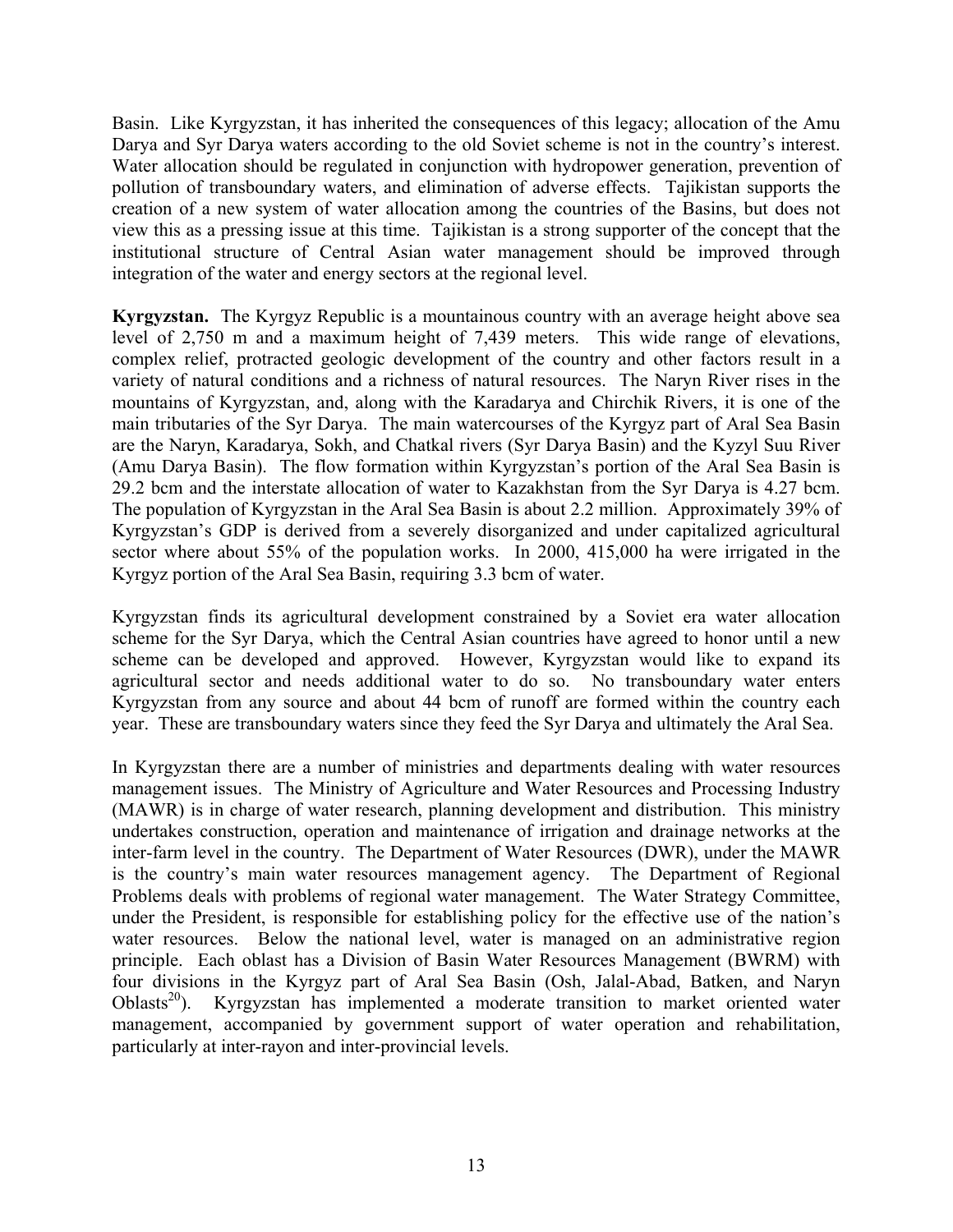The Presidential decree "On foreign policy of the Kyrgyz Republic in the sphere of water resources generated in Kyrgyzstan and flowing into neighboring countries" (June 1997) mandates the solution of interstate water problems, water allocation and the use of economic instruments for promoting water conservation and efficient use of water and energy resources. The Law "On interstate use of water objects, water resources and water facilities of the Kyrgyz Republic" (July 2001) confirmed the principles of cooperation of Kyrgyzstan with other countries in the field of water resources. However, the Law states that all the waters in the territory of the country belong to the State and demands that the downstream countries pay for water emanating from Kyrgyzstan. This has caused a certain amount of conflict with Kazakhstan and Uzbekistan, both of which demand that Kyrgyzstan continue providing free of charge water that would be available without regulation by reservoirs.

Regional water use agreements may be of little help to Kyrgyzstan. The 1998 Syr Darya Water and Energy Use Agreement regulates water use in the Syr Darya Basin. This agreement is based on the concept of compensation to upstream countries for lost energy production following a release. Yet this regime favors irrigated agriculture in downstream countries. Although Kyrgyzstan receives energy resources (electricity, coal, gas, and oil) in exchange for its water, these resources must be transported and transformed into electric power or heat at Kyrgyzstan's expense. As a result of this compensation arrangement, Kazakhstan and Uzbekistan receive water at very low cost.

The Kyrgyz energy sector depends on power generation from the Naryn cascade to satisfy a major portion of the domestic demand. Existing thermal generating facilities cannot handle the demand. The continued use of the Toktogul reservoir in an energy generation mode, i.e. with increased water releases in the fall-winter period, seems inevitable without new generating facilities and capacity at thermal power stations. As recent experience has shown, providing the required energy generation and irrigation releases results in large fluctuations of accumulated storage in Toktogul reservoir. Several proposals for the solution of this problem are being explored, such as energy conservation and demand management, and construction of new hydroelectric generating capacity

**Kazakhstan.** Kazakhstan contains vast regions of the steppe and most of the downstream portion of the Syr Darya Basin. The population of Kazakhstan in the Aral Sea Basin (South Kazakhstan and Kyzl Orda oblasts) is about 2.6 million. Approximately 10% of Kazakhstan's GDP is derived from agriculture, with about 23% of the population working in that sector.

Water availability in the Kazakh portion of the Aral Sea Basin depends on the water policy of upstream states, Uzbekistan, Tajikistan and Kyrgyzstan. The Syr Darya flows 1,650 km through Kazakhstan from the border with Uzbekistan at the Chardara reservoir to the Aral Sea. The river's flow formed within Kazakhstan is 2.4 bcm and the interstate allocation of water to Kazakhstan from the Syr Darya is 12.3 bcm. Since 1990, Kazakhstan has reduced its irrigated area in the Syr Darya Basin because many unproductive farms have been taken out of production. Kazakhstan irrigated about 786,000 ha in 2000, requiring about 8.2 bcm of water. In recent years, productivity has declined due to low irrigation efficiency, lack of technical inputs (e.g., fertilizer, machinery, etc.), and lack of funds for proper technical and operational measures.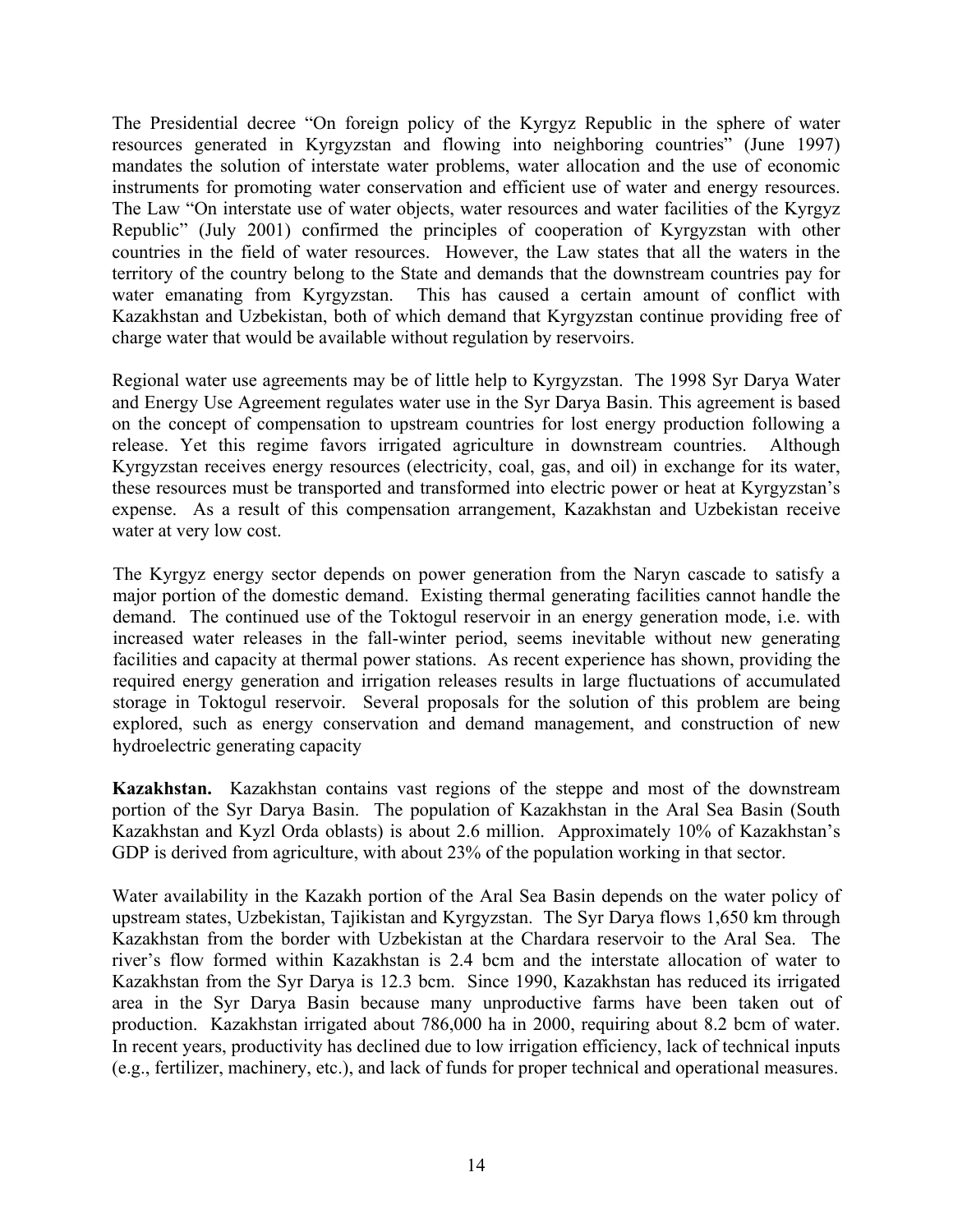The current (March 1998) agreement on management and operation of the Naryn-Syr Darya cascade of reservoirs places certain obligations on Kazakhstan in order to receive irrigation water under the agreement. In particular, surplus summer electricity is delivered to Kazakhstan and, in return, Kazakh coal must be supplied to Kyrgyzstan in the wintertime. Accepting large amounts (1.1 billion kWh) of Kyrgyz electricity in the summertime, when demand is low, requires restructuring the Kazakh national power distribution system and shutting down some thermal power stations in South Kazakhstan.<sup>21</sup>

The Water Code of the Republic of Kazakhstan was approved in 1993 and constitutes the legal basis for water policy in the country. Water use in the country is still determined by centrally controlled economic interests, with little regard for social and environmental consequences. The Committee for Water Resources under the Ministry of Agriculture manages the country's water resources. There are eight Basins in the republic, each with its own Basin water management organization (BVO). The Kazakh portion of the Aral Sea Basin water management is carried out by the BVO Aral-Syr Darya. The BVOs manage water resources in the Basins, including water distribution between users, and development of water supply plans, water use limits and reservoir operation modes. Water Users Associations have been created in some areas, but so far they are insufficient to support many activities, particularly drainage and water supply works.

Receiving most of its water resources from external sources, Kazakhstan recognizes transboundary rivers as a security problem, thus motivating the country to seek international agreements on shared waters. Kazakhstan has a large agricultural sector dependent on an adequate supply of irrigation water. At times the delivery of this water is complicated by upstream water use tradeoffs between energy and irrigation. This results in water shortages during growing seasons and flooding of lowland areas in winter seasons. Being a downstream country, Kazakhstan, like Turkmenistan, also experiences difficult water quality problems, resulting from agricultural return flows discharged by mid-stream irrigation water use. Water quality problems impact the health of populations in the downstream areas that must use this water for drinking as well as for agricultural production.

Believing that common positions and mutual interests can provide regional stability, Kazakh officials have suggested that a new regional water strategy for Central Asian should be developed. This new framework would (i) be based on standards of international water law; (ii) utilize an ecosystem approach, (iii) minimize limitations on riparian countries, and (iv) be based on common interests in water resources development, use, and protection within each country.<sup>22</sup> Common principles of the water strategy would include considering water needs in the lower reaches of Central Asian rivers, balancing water use between irrigation and energy production, and recycling return flows from agriculture. The main international water law principles that the new strategy would be based on include the following: $^{23}$ 

- Transboundary water resources are the common property of Basin states;
- Basin interests take priority over those of individual states;
- Water supply is guaranteed to highest priority uses;
- States' obligation to observe the "equitable and reasonable use"<sup>24</sup> and the "no harm"<sup>25</sup> principles;
- States' obligation to consult with other Basin states on development plans, and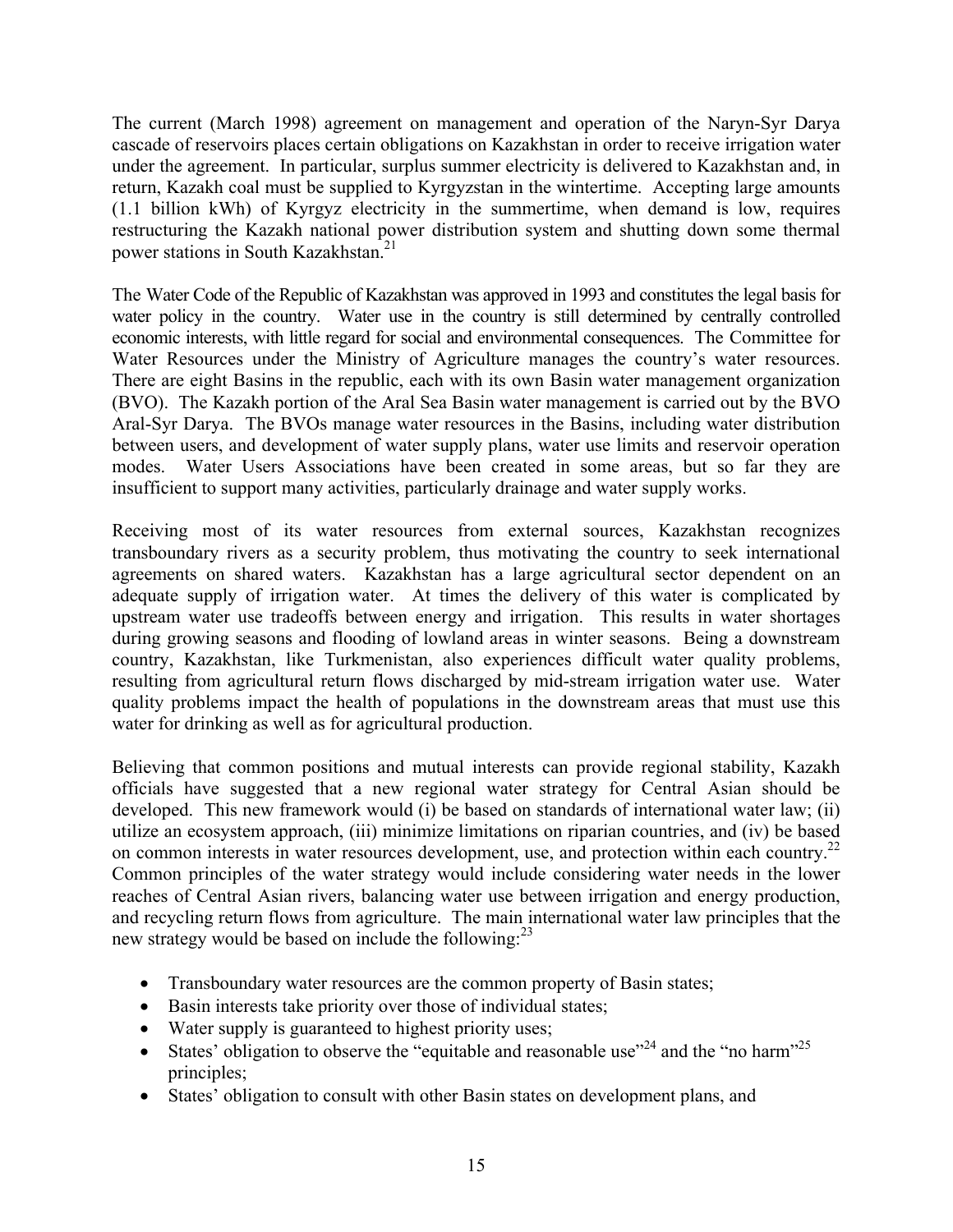• States' obligation to participate in joint monitoring of water quantity and quality.

**Uzbekistan.** Uzbekistan, with a population over 24 million people and 447,400 square km of territory in the Aral Sea Basin, is at the center of Central Asia. About 60% of Uzbekistan's land area is desert steppe broken by irrigated, fertile oases along the Amu Darya and Syr Darya. Approximately 25% of Uzbekistan's GDP is derived from agriculture with about 44% of the population working in that sector. In western Uzbekistan lie the ecologically damaged Amu Darya delta and the autonomous Republic of Karakalpakistan. Overuse of the Amu Darya has reduced the sea to two-thirds its former size and salinization of the area around the sea threatens the environmental and economic viability of a region in which more than a million people live.

Being dominated by desert and only partially mountainous, Uzbekistan contributes a modest amount of the flow to the Aral Sea Basin, 10.9 bcm, and the interstate allocation of water to Uzbekistan is 53.6 bcm. In 2000, 4.259 million ha were irrigated in the Uzbek portion of the Aral Sea Basin requiring 62.8 bcm of water. The large amounts of water needed by Uzbekistan to sustain the agricultural sector of its economy require that it negotiate with its upstream neighbors on an almost continual basis. By and large, the relations between Uzbekistan, Turkmenistan and Tajikistan in the Amu Darya Basin are good. However, the same is not true between Uzbekistan and its upstream neighbor, Kyrgyzstan, in the Syr Darya Basin. There are often interstate disputes over the delivery of natural gas from Uzbekistan in return for delivered irrigation water.

Water resources management in Uzbekistan is carried out by the Ministry of Agriculture and Water Resources (MAWR). MAWR is responsible for distributing surface water resources within the country, and it undertakes construction, operation and maintenance of the irrigation and drainage networks at the inter-farm level. MAWR is also tasked to participate in regional water management organizations in Central Asia. Market economic principles have not been introduced to the agricultural sector in Uzbekistan, and substantial government budget subsidies must be maintained to ensure sustainability and maintenance of the huge water supply system. The government foresees the establishment of Water User Associations (WUAs) which will be responsible for water delivery, and operation and maintenance of irrigation systems at the former state farm level.

Transboundary sources make up the bulk of the water resources available to Uzbekistan. Uzbekistan is therefore very concerned about transboundary water management. The main concerns of Uzbekistan regarding this issue include (i) further development of regional cooperation between Aral Sea Basin countries in management and use of transboundary water sources; (ii) availability and compliance with international agreements between the riparian countries of the Basins; (iii) the operating regime of transboundary reservoirs in the Basins, primarily, Toktogul, Kayrakum, and Nurek reservoirs; and (iv) the environment and effectiveness of the Interstate Coordinating Water Commission  $(ICWC)^{26}$  Additionally, Uzbek officials call for improvement of information systems for water management and expansion of these systems to consider water quality, especially for transboundary sources.<sup>27</sup>

**Turkmenistan.** Turkmenistan covers an area of 488,100 square km, but 80% of this area is desert land. The desert is bounded by a series of oases watered by the Amu Darya in the north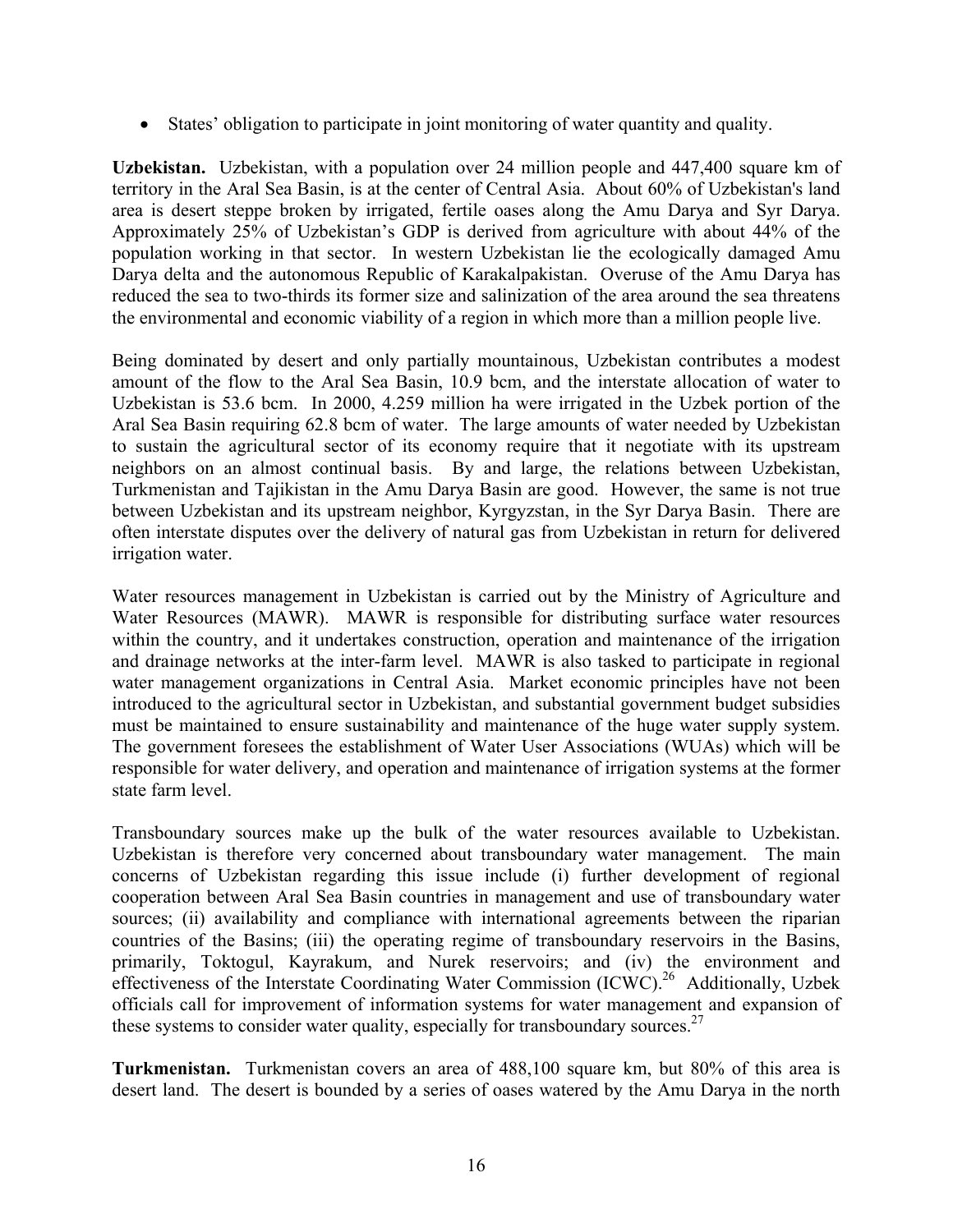and by rivers (the Murgap, Tejen, Atrek) descending from the Kopetdag, Gershi and other mountains in the south. The central and western regions have no significant natural waterways, but the Kara Kum Canal (more than 1300 km in length) brings water from the Amu Darya west to the Mary Oasis and onward past Ashgabat. Approximately 25% of Turkmenistan's GDP is derived from agriculture with about 44% of the population working in that sector.

The amount of river flow generated within Turkmenistan is extremely small, 1.5 bcm, whereas the interstate allocation of water to Turkmenistan is 22 bcm. In 2000, 1.86 million ha were irrigated in the Turkmen portion of the Aral Sea Basin requiring 18.1 bcm of water. The government expects irrigated lands to reach 2.2 million ha by 2010. The Kara Kum Canal is perhaps the most important water facility in Turkmenistan, supplying water to irrigate more than 1 million ha of farmlands. An average of 11.5 bcm is diverted into the canal each year from the Amu Darya. More than half of Turkmenistan's total agricultural products are grown in the Canal Zone.

Institutionally, Turkmenistan's water sector is comprised of the Ministry of Water Economy (MWE) managing irrigation water and the Ministry of Health and Medical Industry managing drinking water. The MWE has responsibility for all irrigation water management from the point of origin (national waters) or delivery to Turkmenistan (transboundary waters) up to the farm. This includes construction, operation and maintenance of all facilities necessary for the management of water for irrigation and collection and disposal of collector drainage water. MWE is comprised of several central departments including the Kara Kum Canal and Turkmen Lake Departments that are responsible for the construction and operation of these special, large facilities. The Department of Water Systems Operations is responsible for water deliveries from points of origin (source) up to the farms (users).

Agricultural runoff is a major transboundary problem for Turkmenistan, causing downstream pollution affecting population health and reducing agricultural productivity in the Basin. Turkmenistan receives transboundary flows at several locations, including source water from the Amu Darya and return water from the Khorezm region of Uzbekistan. There is great concern about the quality of these waters, especially the return water, since it is a large volume and heavily polluted. Currently, Turkmenistan assumes responsibility for the disposal of this return water, which exacerbates drinking water pollution problems by contaminating groundwater sources. At present, there are no existing agreements on transboundary water quality in Central Asia. In order to prevent increased environmental damage from transboundary irrigation drainage water, Turkmenistan has proposed the development of a Transboundary Water Quality Agreement for the Amu Darya Basin.

## **Regional Water Management Issues**

The following are issues that must be addressed by the Central Asian Republics if true progress is to be made on water issues at the regional level.

**Financial Obligations of Regional Institution Members (IFAS and ICWC).** The provisions for financing the EC IFAS create an undue burden on the host country government, which must cover the costs of two representatives from each member country (salary and living expenses).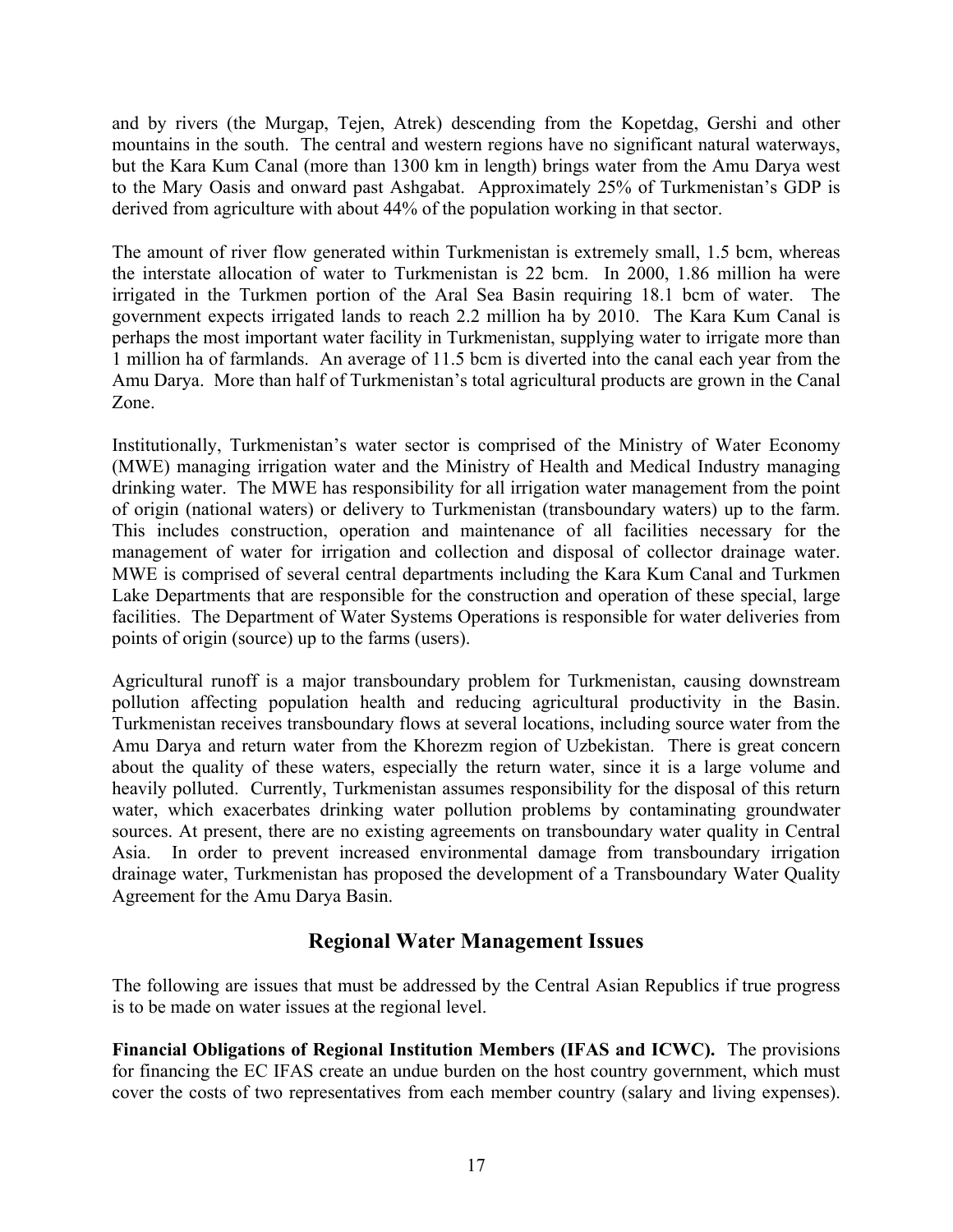In the case of some host countries, this may be feasible, but in the case of others, it is impossible. This has resulted in an inability of EC IFAS to function properly.

The March 18, 1992 ICWC agreement does not reflect current conditions characterized by a severe lack of financing for water infrastructure and the varying rate at which the countries are making the transition to market economies. The member countries have not shared equitably in the financial obligations of joint water management and development under ICWC. Although the ICWC budget is confirmed each year, only Turkmenistan and Uzbekistan have met their obligations for operation and maintenance works. Only Uzbekistan has met the obligation for research, with a small contribution from the other states.

**BVO Functions.** According to the foundation documents of the BVOs, all main structures for controlling transboundary waters on the Syr Darya and Amu Darya rivers should be transferred to the temporary (but long-term) control of the BVOs. However, the only structures currently under BVO control are the main interstate canal structures in Uzbekistan. This situation creates uncertainty as to the role of the BVOs in managing the region's water resources because the BVOs presently are not operational organizations controlling the critical structures in the Basins. If the ICWC member countries truly intend for the BVOs to be operational management organizations, then the main structures outside of Uzbekistan should be transferred to BVO control. On the other hand, if BVOs are intended as planning organizations to monitor system functioning and to prepare operational plans, then the structures currently under BVO control in Uzbekistan should be transferred to Uzbek Ministry of Agriculture and Water Management (MAWR) control.

**Water Quality Monitoring and Control.** Water quality problems in Central Asia have yet to be addressed in any comprehensive way. One major problem is the disposal of agricultural return flows. The agricultural return flows with transboundary impacts are not strictly controlled. Adequate and up-to-date equipment for acquisition and processing of water data (both quantity and quality) in the main river Basins is still lacking. Agreement on appropriate interstate water quality standards may be have yet to be established. Alternative mechanisms to achieve different water quality standards have yet to be explored.

**Citizen Participation in Water Management.** Citizens are essential participants in forming national and local water and environmental policy. Informing citizens of opportunities to participate in such a system is often an important role of non-governmental organizations (NGOs). NGOs take on various roles in this regard, including education campaigns, assistance to government ministries in forming policy, legislation and regulations, independent assessment of conditions, and preparing legal actions when there is evidence of a threat to human health or to the environment. The participation of NGOs in the formation of policy requires access to accurate and timely information. The public should have the right to know what the standards are for potable, industrial and irrigation water and for the concentration of certain elements at particular times. When the information is available to citizens about the real state of the environment, then citizens can formulate educated opinions about and demand environmental protection.

**Syr Darya Agreement.** The 1998 Syr Darya Agreement has achieved a modest success in relieving tensions over water and energy use in the Basin. The signing of this Agreement by the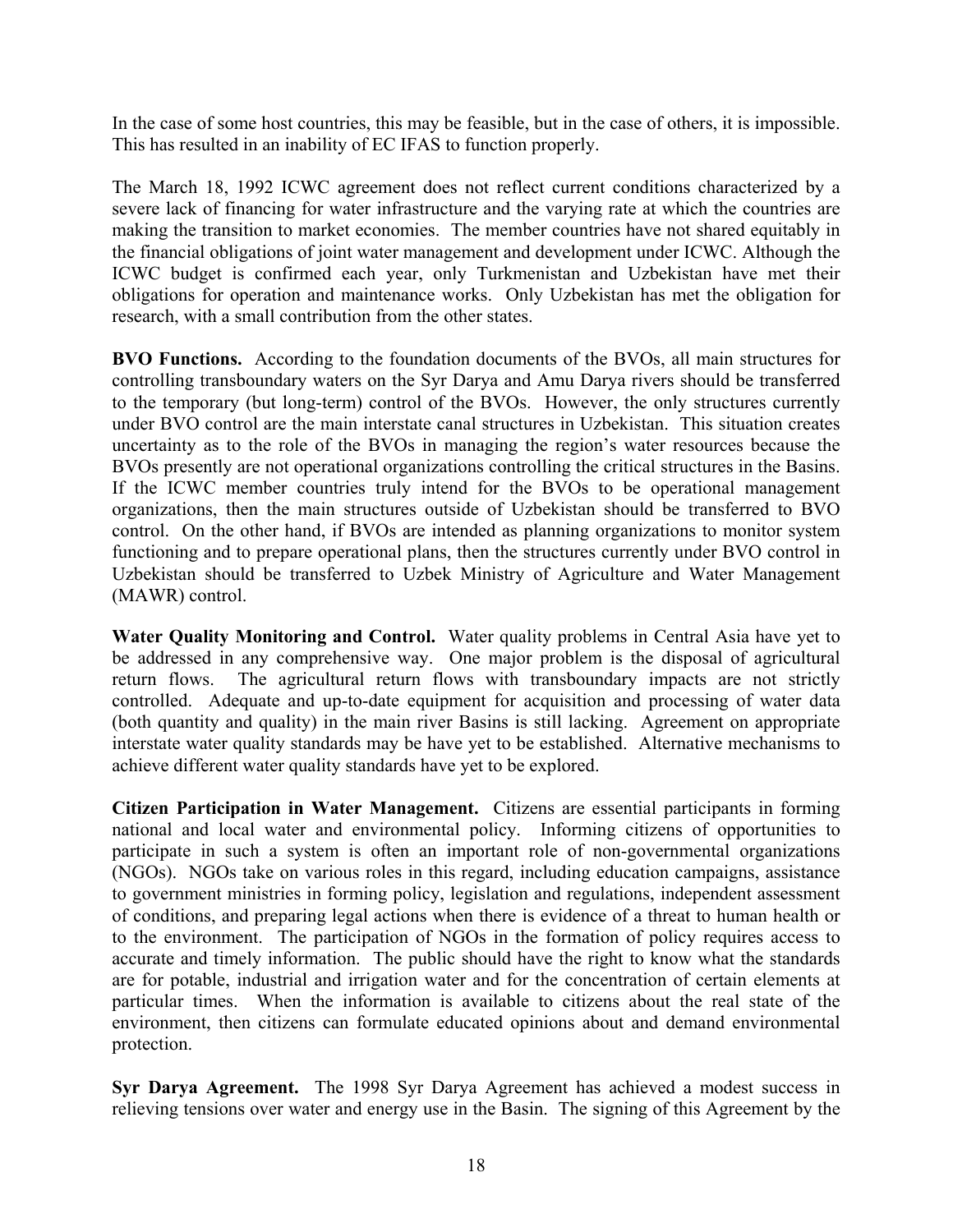four Prime Ministers demonstrated a show of support for cooperative management of the Basin's resources. This has provided an impetus for the parties to conduct difficult and serious negotiations each year since 1998.

Implementation of the Agreement is difficult, nevertheless. There needs to be a mechanism by which dry and wet year hydrologic conditions can be reflected in compensation. In addition, Kyrgyzstan suffers from a lack of longer-term assurance that compensation will, in fact, be made by downstream countries. The 1998 Agreement specifies that surplus electricity from growing season releases is to be transferred to Kazakhstan and Uzbekistan, and compensation for irrigation storage in the reservoirs is to be made in amounts of fuel equivalent to this surplus energy. In recent wet years, the downstream countries have called for below average releases during the growing season. This has resulted in reduced surplus electricity deliveries to downstream countries, accompanied by reduced deliveries of fuel to Kyrgyzstan the following winter season. On the other hand, in dry years, downstream countries have called for above average releases in the growing season, resulting in additional surplus electricity delivered to downstream countries accompanied, in theory, by increased deliveries of fuels to Kyrgyzstan in the winter season. Kyrgyzstan should receive credit for the additional dry year electricity deliveries. Krygyzstan should be about to make a "withdrawal" in fuels on this dry year credit during wet years when there is a fuel deficit.

**Amu Darya Agreements.** The Amu Darya Basin is shared by Afghanistan, Tajikistan, Turkmenistan, and Uzbekistan. Afghanistan has not been an active partner in managing the water in the Basin. During the 1940s to 1970s, several agreements were reached between the Soviet Union and Afghanistan regarding the waters of the Amu Darya, including an allocation of 9 bcm to Afghanistan. Despite these agreements, no more than 2 bcm per year has been diverted to Afghan use.

In the accounting and allocation of the Amu Darya waters to Basin states by the ICWC, neither 9 bcm or 2 bcm of water is considered. Turkmenistan and Uzbekistan signed a bilateral agreement in 1996 agreeing to split the waters of the Amu Darya below the river gauge at Kerki. Uzbekistan and Turkmenistan also have an informal, technical level agreement in operation and maintenance of the transboundary drainage water collectors which originate in Uzbekistan (Khorezm region) and terminate in Turkmenistan. These agreements should, but currently do not, take into account Afghanistan's water needs.

#### **Conclusion**

The capacity for shared water management exists in Central Asia, however, at this time it is not as effective as it could be. High level political will is needed to achieve such coordination, and that will seems to be lacking in Central Asia now. Government officials from Turkmenistan and Uzbekistan often exhibit a desire to handle water management and other regional issues through the development of strictly bilateral arrangements and agreements. There is a need for a consensus among high level advisors to the Central Asian Presidents that regional cooperation can lead to increased benefits, stability and security for the countries. Regional development assistance could demonstrate the mutual economic benefits to be derived from a multi-sectoral approach to regional cooperation in water resources management.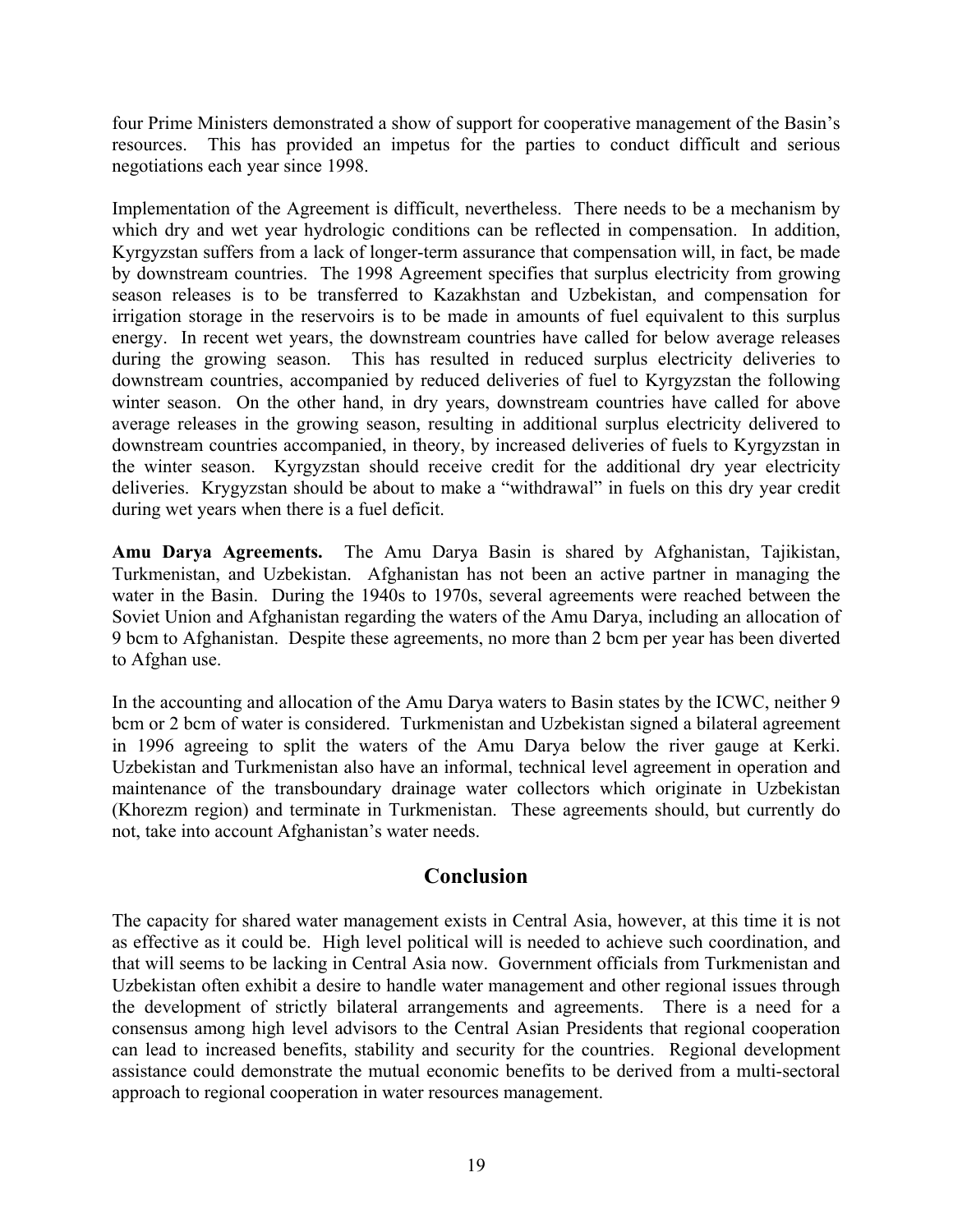**Multi-sectoral paradigm for regional water cooperation in Central Asia.** Energy and agriculture sector policies have a large impact on water management in Central Asia. Currently, there is no mechanism to coordinate or manage this inter-sectoral problem within most of the countries, let alone at the regional level. A new paradigm for regional water cooperation in Central Asia is needed. Water sector managers cannot solve the problems of regional cooperation alone and must instead rely upon a multi-sectoral approach. The Central Asian Heads of State need to motivate this approach or the various concerned sectors will not participate.

No new agreements on water or energy have reached the Heads of State for signature since 1998, and none are presently under development. Since it is a uni-sectoral, technical body, the ICWC is not the right forum to achieve this sort of government-to-government interaction. Interaction must occur at a higher level and it must be multi-sectoral. International donor agencies should try to promote consensus at the Prime Ministerial or Presidential level on principles of regional cooperation. In the Syr Darya Basin, Kazakhstan, Kyrgyzstan and Tajikistan already understand this, only Uzbekistan remains to be convinced. In the Amu Darya Basin, increased downstream water stress in Turkmenistan and Uzbekistan, due to upstream, Afghan water diversions, may convince the countries to contend with this serious problem.

**Upstream - Downstream Priorities.** Previous water management rules, based on the priority of irrigated agriculture, do not conform to current power generation needs of the upstream countries, Kyrgyzstan and Tajikistan. Attempts to resolve this issue on the basis of interstate energy barter have been moderately successful, but implementation of annual barter agreements has been complicated by difficulties in negotiating timely annual agreements. Renewed efforts are needed to (i) prepare annual agreements in a timely manner; (ii) develop multiyear schedules for compensation; (iii) include compensation for storage services as well as flow regulation; and (iv) move away from the barter system to a monetized exchange between the countries.

The present method of water allocation, based on Soviet era rules, does not take into account the emerging priorities of the now independent Republics. Kyrgyzstan and Tajikistan often claim that the old water allocation rules limit the development of irrigation on their lands, and that they need to reassess their future water allocation. Downstream countries complain that poor water quality in the middle and lower reaches of the Basins is reducing agricultural production and damaging public health, and that remediation of this problem must be undertaken. In addition, growing water demands of Afghanistan may cause new stress on the system of water allocation.

**Kambarata I and II Dams.** Kyrgyz domestic energy demand has increased above the equivalent of the surplus summer electricity resulting from Toktogul irrigation releases. Negotiating higher winter fuel deliveries in exchange for the irrigation releases seems out of the question, and new energy generation capacity may be needed that can supply energy to Kyrgyz customers in the winter. Several organizations (the World Bank and USAID) are considering the economic feasibility of two dams designed in Soviet times, Kambarata I and II, which would be located upstream of Toktogul reservoir in Kyrgyzstan. Given the expected cost of the projects (about one billion USD), Kyrgyzstan, Kazakhstan and Uzbekistan are considering the formation of a consortium to jointly develop the projects. The projects would result in cheap summertime electricity which the consortium partners would try to market to third parties.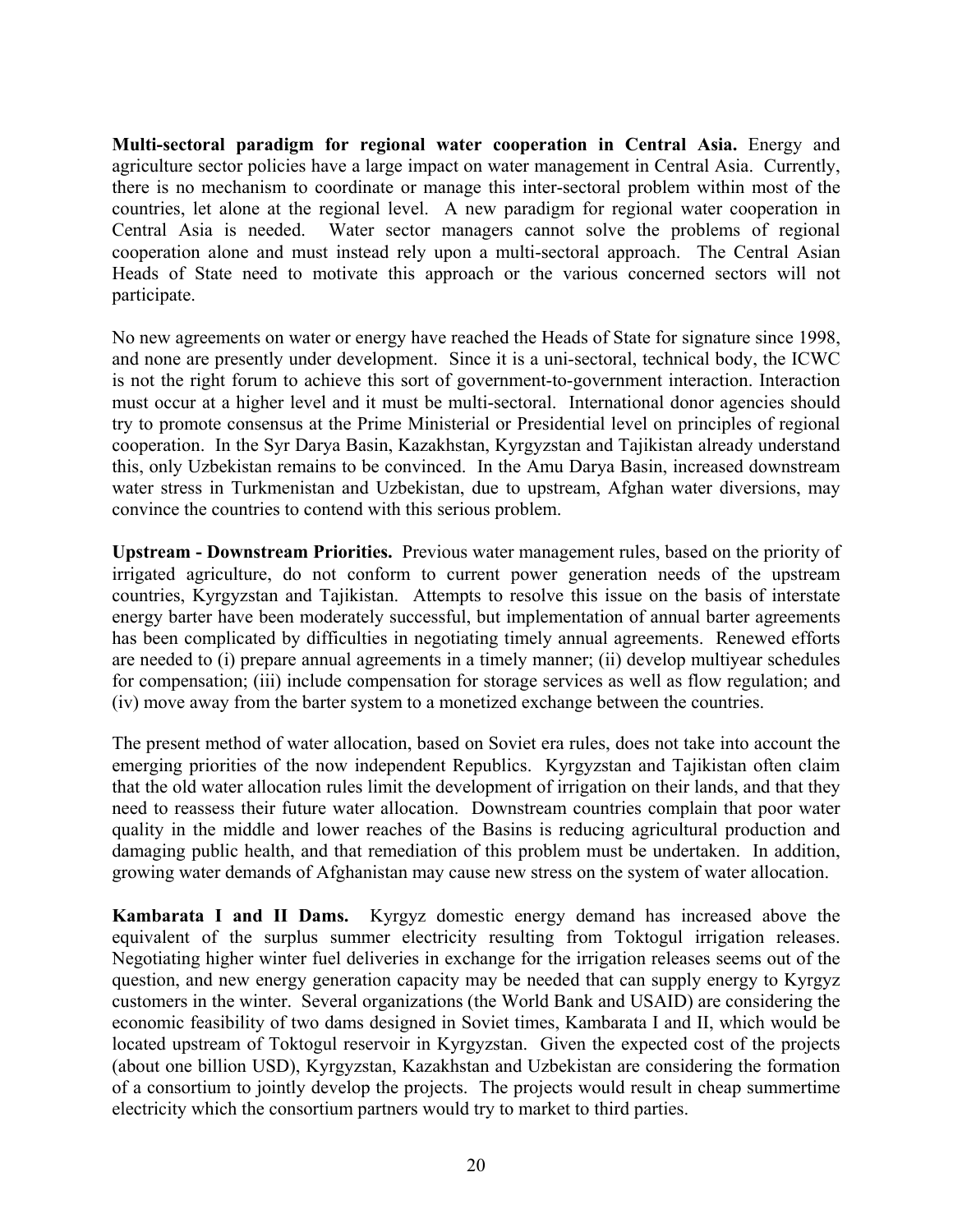**Ways that nongovernmental stakeholders might participate in Central Asian water management.** Nongovernmental stakeholders are not active participants in Central Asian water management at the present time. The way that NGOs might participate is through public awareness and information exchange activities. In addition, NGOs can link local community opinion to the national debate on water policy.

The Central Asian water management officials have, for the most part, a negative reaction to the participation of NGOs in this sphere. Officials recognize that many NGOs take a very proactive approach and promote ideas of rapid change that are threatening to the water management structures of Central Asia. It will take time and patience on the part of both the NGOs and the water management officials to develop a complimentary, rather than antagonistic, relationship. There are now some NGOs that are not engaged in highly controversial activities and are accepted by the water management officials as participants in some activities. NGOs could function more effectively if they identified key water management stakeholders both geographically (upstream versus downstream) and topically. Such stakeholders would include water user associations (or at least key collectives) along the entire system of rivers; those involved with fisheries (e.g., Arnasai, reservoirs, and deltas); those providing river-based transport; those living in the areas subject to flooding based on alternative management regimes (including new dam construction); industrial water users; municipal water users; and environmental groups working on aquatic ecosystems conservation, river pollution, and other issues.

**Promotion of regional cooperation through technical projects and improved technology.**  Regional cooperation is unlikely to be achieved through technical activities and projects. There are already plenty of these going on at the national level, and more are in the design stages. Regional cooperation will come by illustrating the benefits of participation in the development of joint, coordinated projects and policies that bring benefits or reduce damages to multiple participants. These activities are not going to arise in a single sector, but they will span two or three sectors. Sustainable regional cooperation will most likely be achieved by creating a basis for assessing the national and regional benefits from technical investments, but these must be complemented by supportive national policy and institutional reforms, coupled with empowerment and capacity building for regional institutions.

Improved or appropriate technology is important in achieving increased water use efficiency and agricultural production. However, this does not address or promote regional cooperation, i.e., by and large, a drop saved is viewed as another drop for expanding the nation's agricultural production, not for the Aral Sea. In many cases, in efficiency improvements can significantly improve the economic benefits from national participation through regional approaches to water resources management.

**Gaps in Central Asian water policy and legislation.** Some Central Asian states (Kazakhstan, Kyrgyzstan and Tajikistan) have expressed a strong desire to develop new agreements that satisfy these international concepts. However, there is still reluctance on the part of the major water using countries, Turkmenistan and Uzbekistan, to enter into discussions on this issue. One of the major hurdles in achieving regional cooperation in shared water resources in Central Asia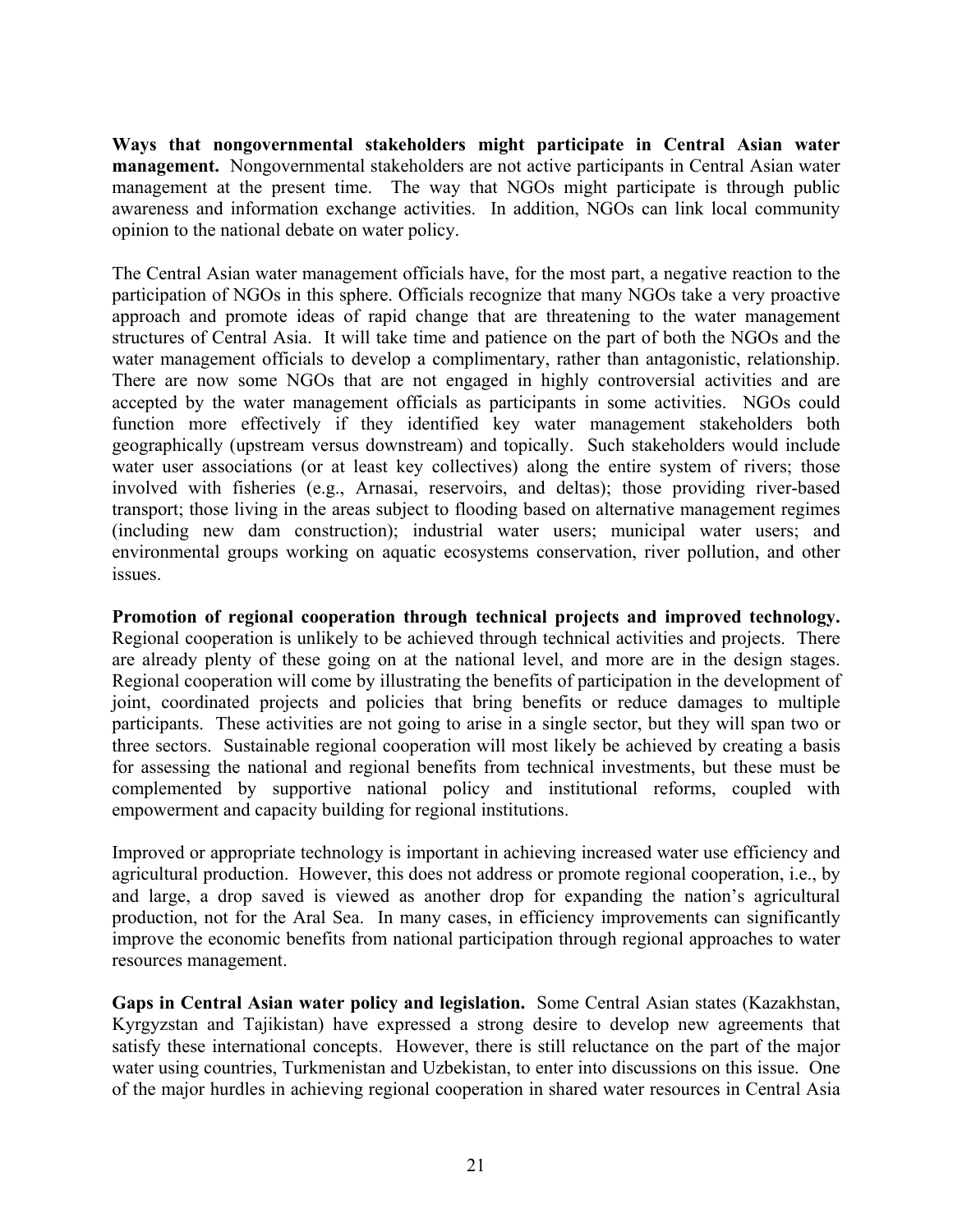is the focusing of the Republics' attention on international water law.Another issue is the lack of coordination in national water policies and legislation across the region. While the principal of sovereignty over national law must be upheld, there is no reason why the benefits from synchronization cannot be achieved.

**Conditions for successful financing of regional water management projects in Central Asia.**  There are a few projects which have been proposed that might be considered for joint financing by the governments of Central Asia in the area of regional water management. Most prominent of these projects is the development of the Kambarata I and II dams in Kyrgyzstan. However, Kyrgyzstan is not in a position to finance this project alone and the proposal has been made for an international consortium of Central Asian countries for the joint financing of the project. Kazakhstan has expressed interest in participating in this consortium if the conditions are favorable. By joining the consortium, Kazakhstan would change its water management position from being the most downstream country in the Basin to a position in the uppermost part of the Basin and be able to exert some control over the water management decisions in that part of the Basin.Kyrgyzstan and Kazakhstan are both interested in attracting Uzbekistan into the Kambarata consortium. However, the direct benefit to Uzbekistan of joining the consortium is not as clear as that of Kazakhstan. Uzbekistan has not expressed much interest in joining such a consortium. However, Uzbekistan would be very concerned to see its neighbors working with each other and gaining additional control over the Basin's waters without Uzbekistan reserving a place for it own interests in these matters. Any decisions regarding major water management investments affecting the overall regional water management regime should be made with the full participation of all countries affected, otherwise this will undermine trust and the basis for regional cooperation in this sphere. The future management regime adopted for both the Syr Darya and the Amu Darya should be based on a comprehensive evaluation of options including new physical infrastructure, upgrading of existing physical infrastructure and improved water management by user groups throughout the Basin. Such analysis, which must including Afghanistan for the Amu Darya, should amply demonstrate the benefits to be derived from regional cooperation as compared to unilateral or even bilateral decisionmaking and actions.

**Coordination of donors' activities.** Coordination among donors is desperately needed in Central Asian regional water management activities. Lack of coordination in the past has been noted as a cause of duplication of efforts, reduced effectiveness of programs, inefficient use of funds, and lack of recognition of achieved results. Most of the major donor agencies active in the region are in a transition period at the moment. The Asian Development Bank (ADB) is entering the area;, the World Bank is considering options for new initiatives, the US Agency for International Development (USAID) is receiving expanded resources, the Swiss Development Commission is developing a new long-term assistance plan, and the Canadian International Development Agency (CIDA) is also considering new initiatives.

An uniform set of principles and objectives for the donors would serve to focus the efforts in more effectively achieving results. Although donor coordination cannot occur in the absence of government representatives, there is a need for a donor-led mechanism for information exchange and coordination. In the past, the World Bank and the United Nations Development Programme (UNDP) helped to organize periodic meetings.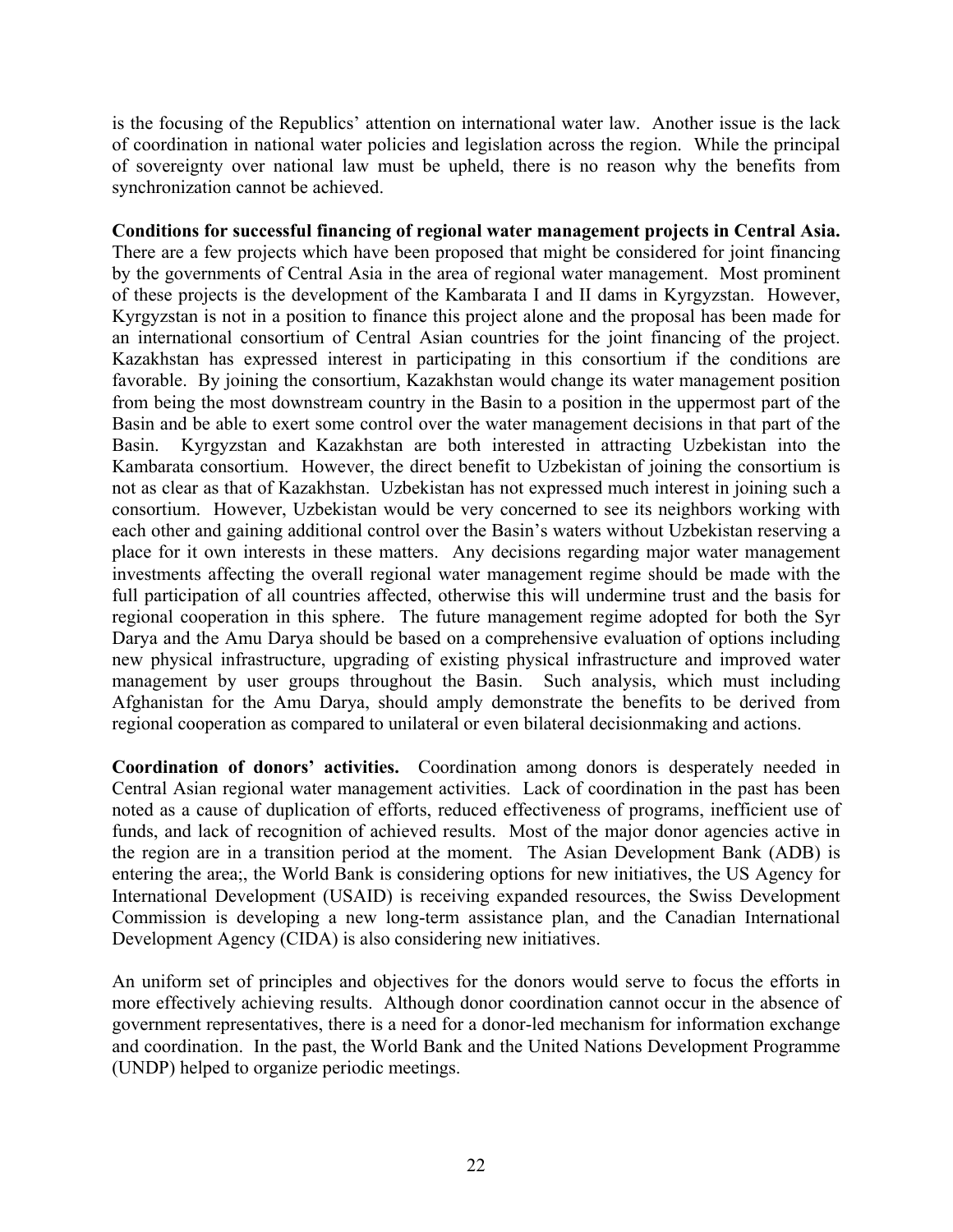**Areas not addressed in the dialog on regional water cooperation.** The technical issues of water use and management in Central Asia are well developed and sufficient studies have been carried out that provide a sound technical base for future work on water saving, efficiency increases, information and decision system support, and capacity building for regional institutions. Other areas not related to water use and management currently demand attention. These areas include the following:

- Water quality including pollution from point and nonpoint sources and especially transboundary effects. This issue requires a mandate from a high government level before efforts can be undertaken to mitigate the effects of water pollution.
- Information and data exchange. Past experience in Central Asia has made the governments and donor agencies wary of the creation of regional water management databases, due to efforts to limit access to or use of these databases. What is needed is a new concept, where the raw data stays in the initiating country and reports are sent periodically to the other countries. The five national hydrometeorological services have been working on the development of regional cooperation and data sharing in their area for the past year or so, and the lessons learned from their efforts could be applied on a broader scale.
- Agricultural policy and its effect on national economies, water use, and environmental effects. Some of the food security measures implemented by some of the Central Asian states have had large economic impacts that have not been studied. Food security is primarily a national issue, but it does have regional environmental impacts.
- Water allocation. Water allocation has been identified by several of the Central Asian countries as an important issue, but Uzbekistan and Turkmenistan are reluctant to discuss this issue for fear of disrupting existing patterns of water use in their agricultural sectors. Highlevel governmental cooperation is required to tackle this issue.

 $\overline{a}$ <sup>1</sup> Khudaiberganov, Y., "About BWO role in Amudarya basin Water Resources Management Issues," ADB Regional Consultation Workshop, Cooperation in Shared Water Resources in Central Asia: Past Experience and Future Challenges, Almaty, 26 - 28 September 2002.

<sup>&</sup>lt;sup>2</sup> Khamidov, M.Kh, "Syr Darya River Water Resources Management and Environmental Effects Caused by Changing Natural River Flow Regime," ADB Regional Consultation Workshop, Cooperation in Shared Water Resources in Central Asia: Past Experience and Future Challenges, Almaty, 26 - 28 September 2002.

<sup>&</sup>lt;sup>3</sup> Almaty, 18 February 1992

<sup>4</sup> Kyzyl Orda, 26 March 1993

<sup>5</sup> Nukus, September 20 1995

<sup>6</sup> Tashkent, 4 January 1993

<sup>7</sup> ICAS had as executive bodies: (i) an Executive Committee (EC ICAS); (ii) the International Sustainable Development Commission (ISDC), and (iii) the ICWC (including the BVOs and SIC ICWC).

<sup>8</sup> Kyzl Orda, 23 March 1993

<sup>9</sup> Nukus , 11 January 1994

<sup>&</sup>lt;sup>10</sup> Almaty, 27 February 1997; Tashkent 20 March 2997; and Tashkent 30 May 1997

<sup>&</sup>lt;sup>11</sup> Agreement on the Use of Water and Energy Resources of the Syr Darya Basin, Bishkek, 17 March 1998

<sup>&</sup>lt;sup>12</sup> Under the framework agreement, during 1998-2001, Kyrgyzstan met, on average, 86.5% of the planned irrigation water releases, and 77.8% of the planned surplus electricity transmission. During the same period, Uzbekistan and